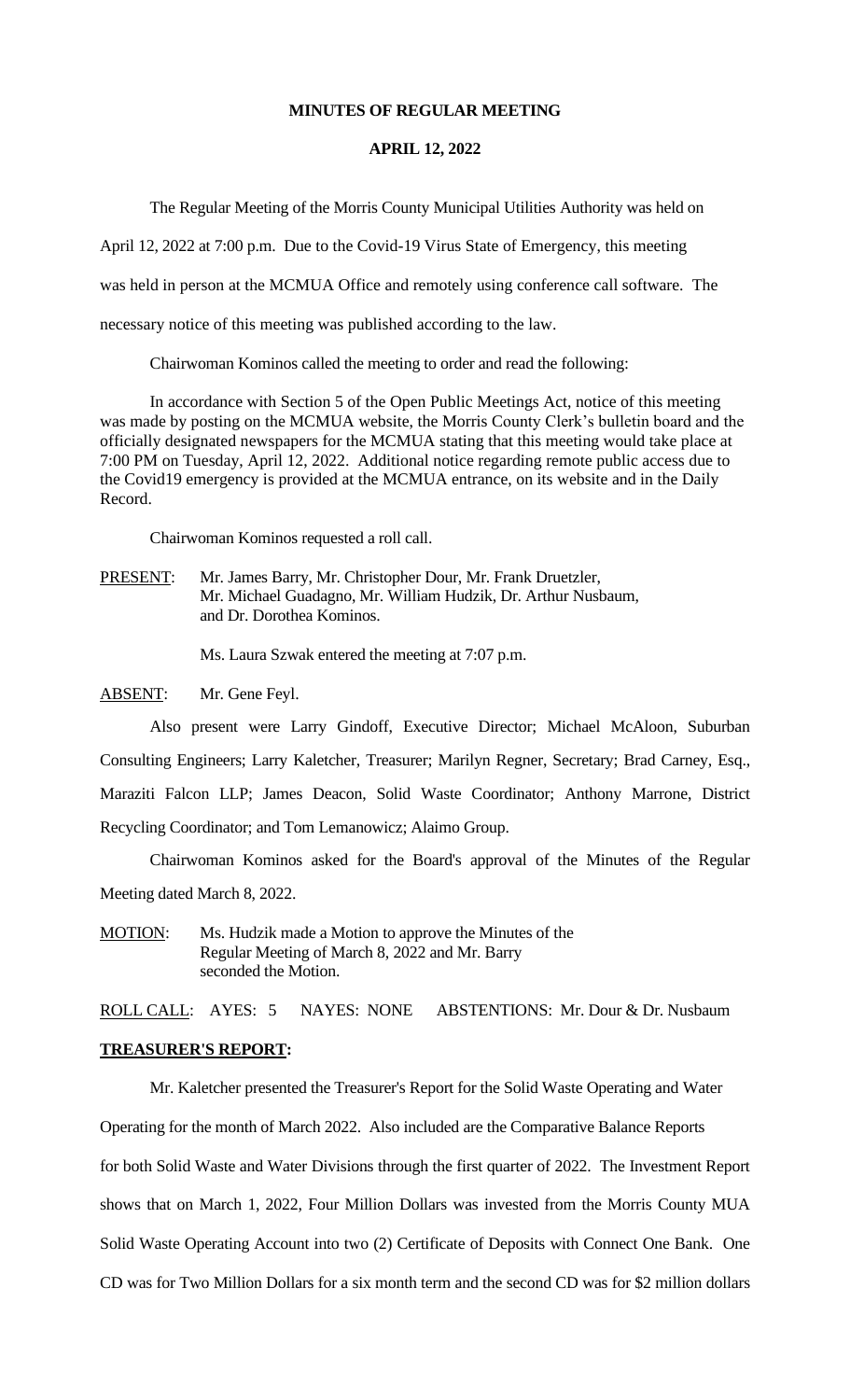for a 12 month term, both earning 0.35 percent. Both CDs will earn approximately \$10,525.00 in

interest. Connect One Bank is part of the New Jersey Governmental Unit Deposit Protection Act

and it is listed in the Morris County MUA's Cash Management Plan. These reports have been

incorporated in these Minutes.

(Ms. Laura Szwak entered the meeting at 7:07 p.m.)

Chairwoman Kominos asked the Board for a Motion to accept the Treasurer's Report:

MOTION: Mr. Barry made a Motion to accept the Treasurer's Report and Mr. Guadagno seconded the Motion.

ROLL CALL: AYES: 8 NAYES: NONE ABSTENTIONS: NONE

Mr. Kaletcher asked for the Board's approval of Resolution No. 22-32. He explained that this resolution will allow the Morris County MUA to utilize the State Contract with Dell for computer equipment and this Coop has been approved by the Division of Local Government Services.

## **RESOLUTION NO. 22-32 RESOLUTION OF THE MORRIS COUNTY MUNICIPAL UTILITIES AUTHORITY AUTHORIZING THE USE OF A STATE PURCHASING CONTRACT FOR 2022**

**WHEREAS**, the Morris County Municipal Utilities Authority, pursuant to N.J.S.A. 40A:11-12 and N.J.A.C. 5:34-7.29 et seq. may, by Resolution and without advertising for bids, purchase any goods or services through the State of New Jersey Cooperative Purchasing program which has been approved by the Director of the Division of Local Government Services; and

**WHEREAS,** the MCMUA has the need on a timely basis to purchase goods or services utilizing State contracts; and

**WHEREAS,** the MCMUA intends to enter into contracts with the following Referenced State Contract Vendors through this resolution and properly executed contracts, which shall be subject to all conditions applicable to the current State contracts;

| <b>Commodity/Service</b> | <b>Vendor</b> | <b>State Contract#</b> | <b>Budgeted Amount</b> |
|--------------------------|---------------|------------------------|------------------------|
| Computer Equipment       | Dell          | M0483/19-TELE00656     | \$20,000.00            |

**NOW, THEREFORE, BE IT RESOLVED**, that the MCMUA authorizes the Qualified Purchasing Agent to purchase certain goods or services from those approved New Jersey State Contract Vendors on the afore mentioned list, pursuant to all conditions of the individual State contracts; and

**BE IT FURTHERED RESOLVED;** that the governing body of the MCMUA pursuant to N.J.A.C. 5:30-5.5(b), the certification of available funds, shall either certify the full maximum amount against the budget at the time the contract is awarded, or no contract amount shall be chargeable or certified until such time as the goods or services are ordered or otherwise called for prior to placing the order, and a certification of availability of funds is made by the Treasurer; and

**BE IT FURTHER RESOLVED,** that the duration of the contracts between the MCMUA and the Referenced State Contract Vendors shall be from **April 15, 2022** to **February 28, 2023.**

This Resolution shall take effect immediately.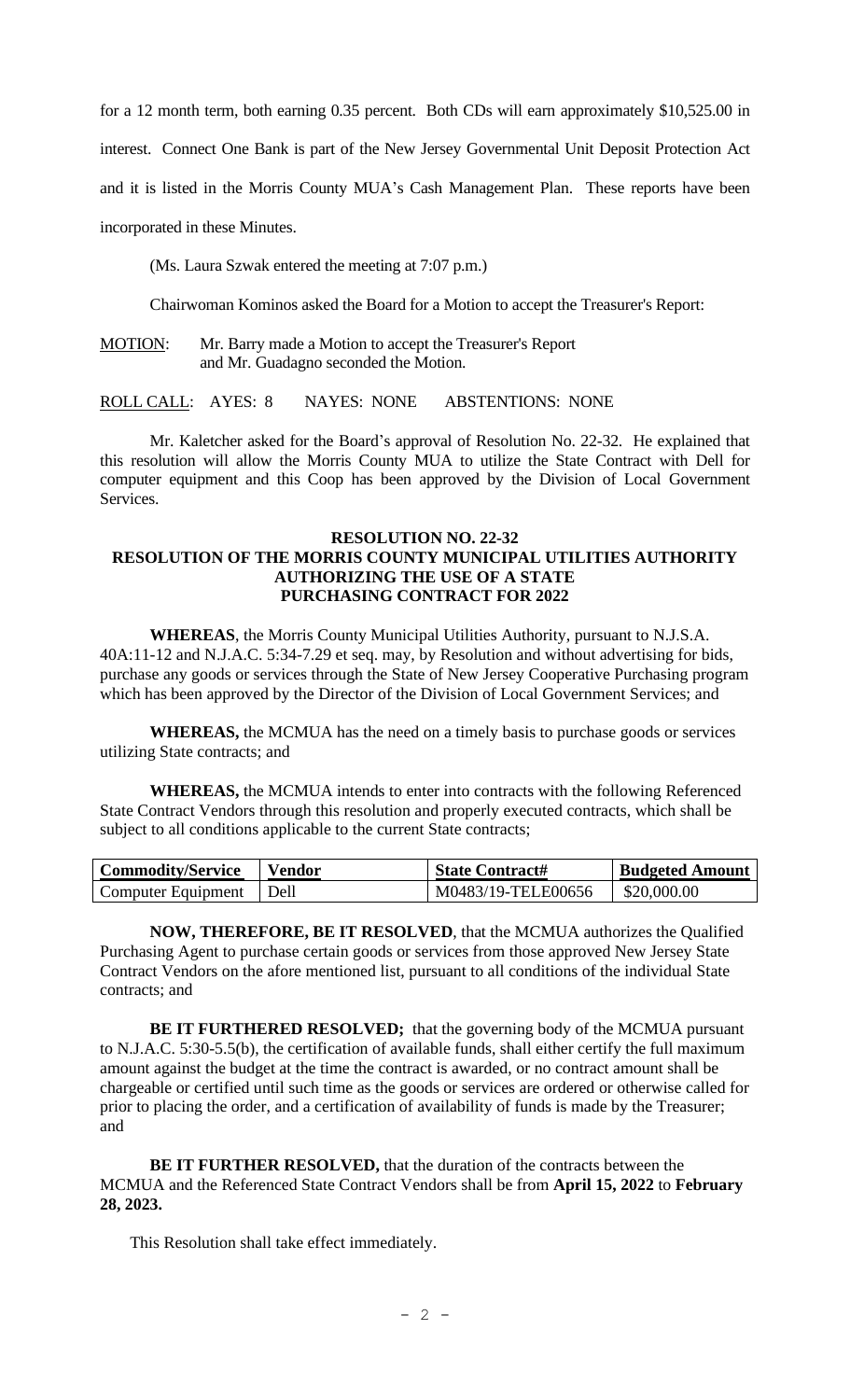## **CERTIFICATION**

I hereby certify that the foregoing Resolution was adopted by the Morris County

Municipal Utilities Authority at the Regular Meeting held on Tuesday, April 12, 2022.

## MORRIS COUNTY MUNICIPAL UTILITIES AUTHORITY

 $\mathbf{By:}$ 

Dorothea Kominos, Chairwoman

ATTEST:

Marilyn Regner, Secretary

\_\_\_\_\_\_\_\_\_\_\_\_\_\_\_\_\_\_\_\_\_\_\_\_\_\_\_\_\_\_

MOTION: Mr. Dour made a Motion to Authorize The Use Of A State Purchasing Contract For 2022 With Dell and Mr. Druetzler seconded the Motion.

Mr. Gindoff mentioned he anticipates that a line item for this will be included with the Vendors under the State Contracts at the Reorganization Meeting next year.

ROLL CALL: AYES: 8 NAYES: NONE ABSTENTIONS: NONE

Mr. Kaletcher mentioned that he has the Approval of Vouchers, Bill Resolution No. 22-33 and asked if anyone has any questions. There being no questions, Dr. Kominos asked for the Board's approval of the following Resolution:

## **BILL RESOLUTION NO. 22-33**

**BE IT HEREBY RESOLVED** that the bills as shown on the SCHEDULE OF WARRANTS all having been approved by the Board of officials where legally required, be and the same are hereby paid. The SCHEDULE OF WARRANTS designated as Bill Resolution No. 22-33 containing 7 pages for a total of \$3,611,169.66 dated and made a part hereof by reference.

# **SUMMARY**

#### **CHECK NUMBERS**

| WATER OPERATING FUNDS | 5837-5868   | 332,941.54   |
|-----------------------|-------------|--------------|
| SOLID WASTE OPERATING | 12973-13059 | 3,278,228.12 |
|                       |             | 3,611,169.66 |

## **CERTIFICATION**

I hereby certify that all vouchers listed above have been reviewed and found to be in proper form for payment, and I have compared the SCHEDULE OR WARRANTS to the vouchers for payment and have determined it to be correct.

DATE: April 12, 2022 BOARD CHAIRWOMAN APPROVAL

\_\_\_\_\_\_\_\_\_\_\_\_\_\_\_\_\_\_\_\_\_\_\_\_\_\_\_\_\_\_\_\_ Dorothea Kominos, Chairwoman

SIGNED:

Marilyn Regner, Secretary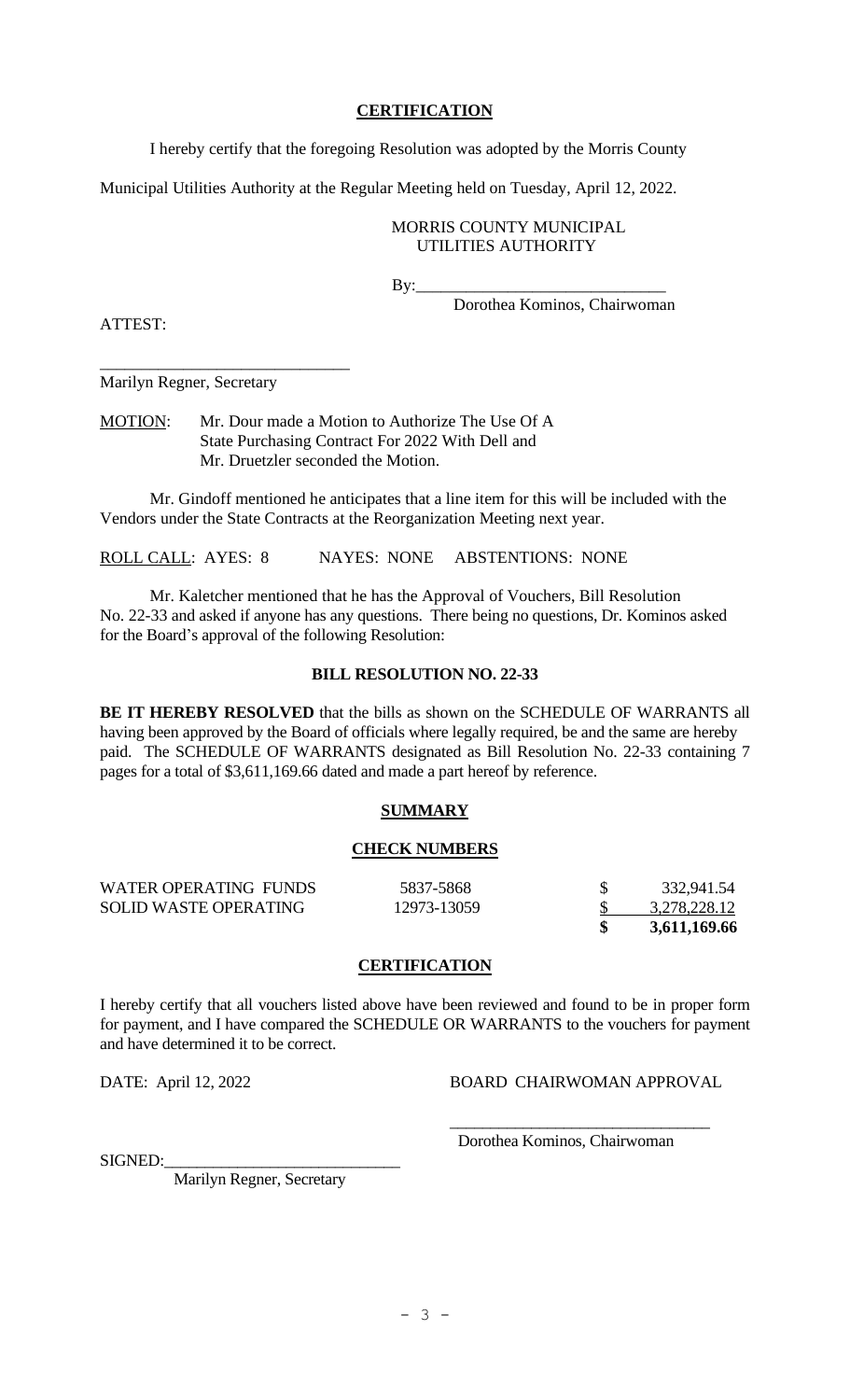# **TREASURER'S CERTIFICATION**

I hereby certify that there are sufficient funds in the appropriations charged, or accounts listed to cover the expenditures included in the SCHEDULE OF WARRANTS dated: April 12, 2022.

DATE: <u>April 12, 2022</u>

Larry Kaletcher, Treasurer

MOTION: Mr. Hudzik made a Motion that the vouchers be approved for payment and Mr. Guadagno seconded the Motion.

ROLL CALL: AYES: 8 NAYES: NONE ABSTENTIONS: NONE

## **CORRESPONDENCE:**

With regard to the Correspondence report, Mr. Gindoff highlighted the following: (1) The first item in the correspondence is a draft of a Vision/Mission Statement for the MUA. He mentioned that a few of our Staff attended the Environmental Professional Development Academy and they have been pushing students to work with their agencies to develop such Statements. We drafted up one for the Board's perusal and will be open for comments in the next month or so on it. If no comments are received, at some point would like to take formal action on it and adopt it as our official Vision/Mission Statement after hearing from the Board. Ms. Szwak mentioned that she had some comments and Mr. Gindoff replied he would like to hear them.; (2) The item regarding the draft amendment of the Mt. Arlington Water Agreement will be discussed during the Water Report; (3) On the map for the Tipping Fees, this is typically what Atlantic County puts together every year. He mentioned that he likes to show that Morris County is in line with the region for what our tipping fees are. Some are higher and some are lower, but we are right in the average of what other people are doing around the State.; and (4) Lastly, we have five or six pages extracted from the Recycling Report and we have them as a separate report for Correspondence, which will be doing from here on in.

# **CORRESPONDENCE REPORT:**

## ADMINISTRATION

1. Draft of Morris County Municipal Utilities Authority's Vision Statement and Mission Statement.

## WATER

2. NJDEP Contract Approval Application – Amended Mt. Arlington Water Supply Agreement executed March 25, 2022.

## SOLID WASTE

3. New Jersey Solid Waste Disposal Fees – 2022.

## RECYCLING

- 4. Email dated March 15, 2022 to Larry Gindoff from Steven Ward, Township Administrator, Township of Denville, regarding interest in a proposal from MCMUA to perform recycling collection.
- 5. Report of Recycling Education, Inspections And Customer Service Support for March 2022.

## **ENGINEER'S REPORT:**

Mr. McAloon addressed the correspondence regarding Mt. Arlington that Larry Gindoff mentioned and informed the Board that Mt. Arlington approached the MUA about additional supplies of water for several projects they have coming down the pipeline. We have been working with

 $- 4 -$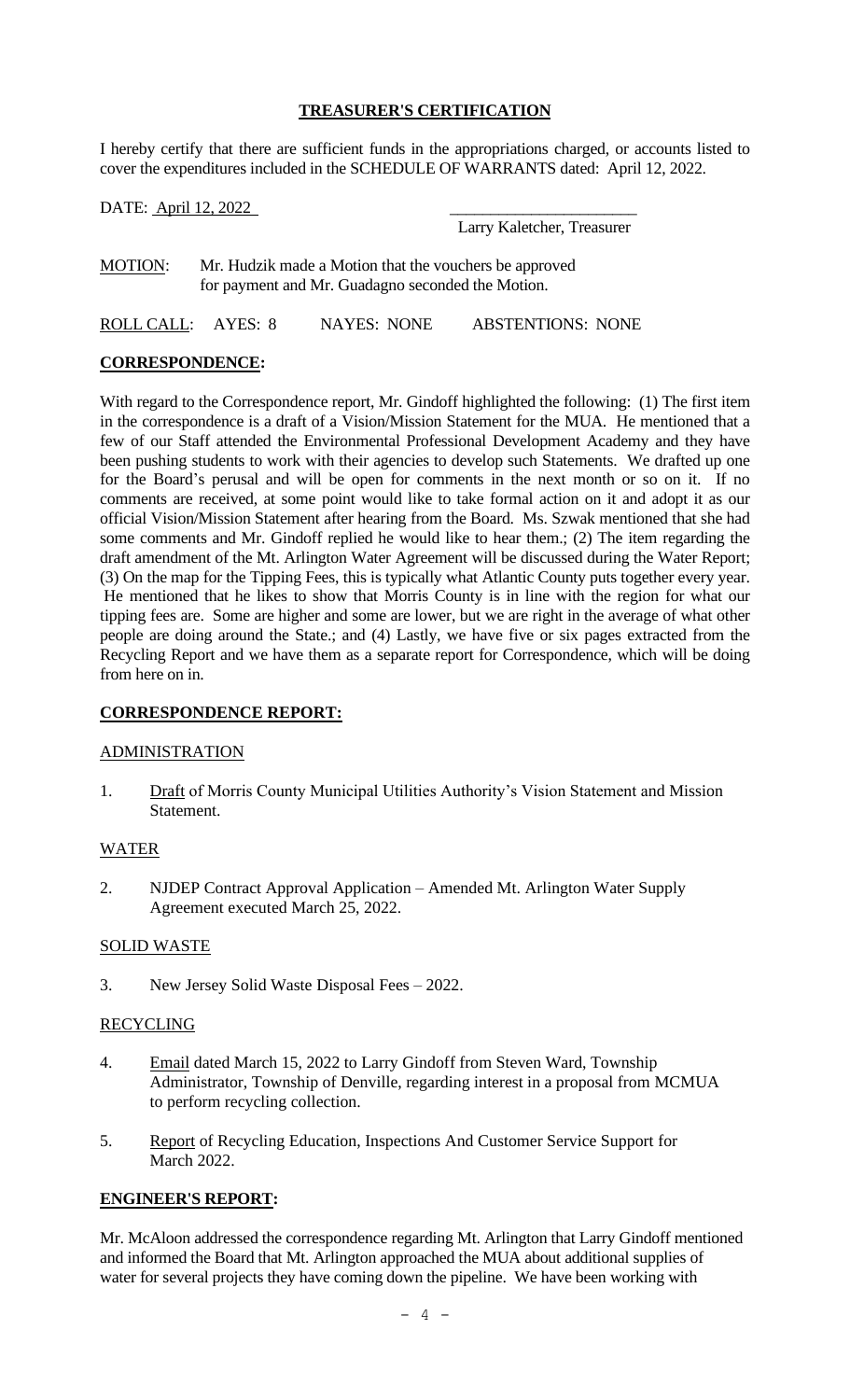Mt. Arlington to confirm the volumes of water needed and have drafted and formalized a revised Water Supply Agreement. MCMUA has contracted for 100% of its allocation and this revised Agreement will result in contracting more than our available allocation. It does require the consultation and approval of DEP, however, through recent discussions with the Bureau, we believe an approval of this revised Contract can be facilitated, as we are only using approximately 75% of available water. A draft of the Agreement has been included in the packet prior to being submitted to the State, as we would like to get the blessing of the Board. The Board had no problem with submitting it to the State and Mr. Gindoff stated that he will forward to the State tomorrow.

Mr. McAloon reported on the following: (1) Unfortunately, our water sales are less than our volume sold in 2021 and 2020. Jefferson and Wharton usage has returned to normal following their system improvements that were performed.; (2) We have tentatively scheduled a meeting with Mine Hill on April 19 to discuss their outstanding balance for water sales and the water loss control program. We are confident following that meeting to have some agreement in place.; (3) The bid opening for Water Division Emergency and On-Call Service Contractor was performed on Thursday. March 31 at 2 p.m. A total of four bids were received ranging from \$17,000 and change to \$35,000. Our review of the bids indicate the apparent low bidder was John Garcia Construction Company of Clifton, New Jersey. We are prepared to award to them Contract EWR-22-W01.

Mr. McAloon asked for the Board's approval of the following Resolution:

## **RESOLUTION NO. 22-34 RESOLUTION AWARDING CONTRACT NO. EWR-22-W01 TO JOHN GARCIA CONSTRUCTION COMPANY FOR "EMERGENCY AND ON-CALL SERVICES"**

WHEREAS, the Morris County Municipal Utilities Authority (the "Authority") advertised for the receipt of public bids for Contract No. 22-W01 "Emergency and On-Call Services" and received four (4) responses to the bid solicitation on March 31, 2022 from the

bidders listed below at the base bid price shown:

| John Garcia Construction Co., Inc.<br>Clifton, New Jersey | \$17,000.24 |
|-----------------------------------------------------------|-------------|
| J. Fletcher Creamer & Son, Inc<br>Hackensack, New Jersey  | \$18,752.00 |
| Colonnelli Bros., Inc.<br>Hackensack, New Jersey          | \$28,160.00 |
| Salmon Bros., Inc.<br>Netcong, New Jersey                 | \$35,000.00 |

NOW, THEREFORE, BE IT RESOLVED by Morris County Municipal Utilities Authority as follows:

> 1. The Authority waives all immaterial defects in the bid submitted by John Garcia Construction Co., Inc., if any, and awards Contract No. 22-W01 "Emergency and On-Call Services" to John Garcia Construction Company, 183 Friar Lane, Clifton, NJ 07013, as the lowest responsible bidder, in the amount not to exceed the base bid price of \$17,000.24.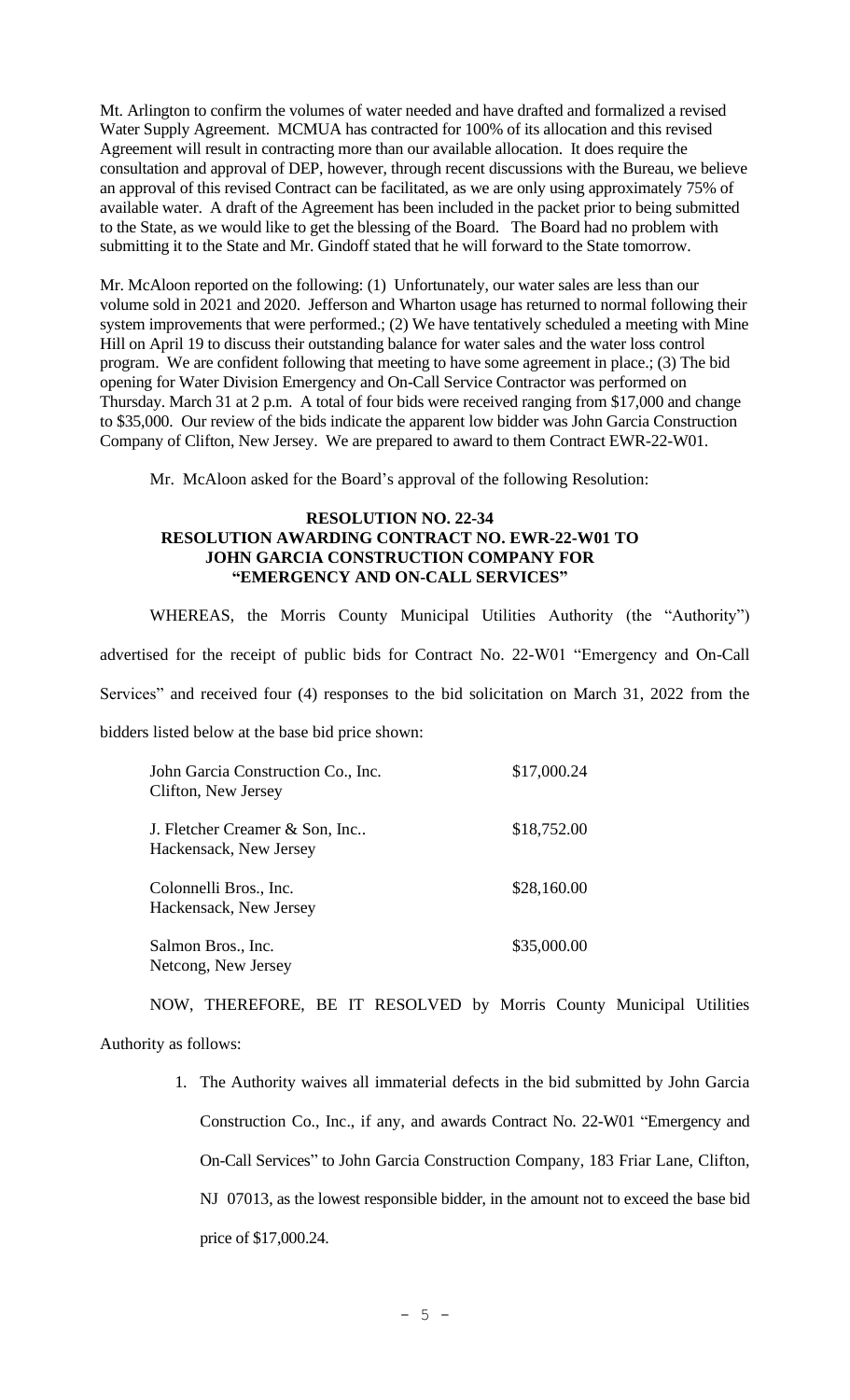- 2. The Executive Director is authorized to execute Contract No. 22-W01 "Emergency and On-Call Services" with John Garcia Construction Company, 183 Friar Lane, Clifton, NJ 07013, in the amount not to exceed the bid price of \$17,000.24. The Contract awarded herein is for one (1) year. The two one-year options for the MCMUA to renew the Contract are subject to separate annual approval by Resolution finding that the services are being performed in an effective and efficient manner with any price change not exceeding the price of the original Contract as cumulatively adjusted by the index rate for the twelve months preceding the most quarterly calculation available at the time the Contract is renewed in accordance with the Local Public Contracts Law.
- 3. The Contract awarded herein to John Garcia Construction Co., Inc., shall commence after the execution of the Contract, the submission of all required documents, including but not limited to the submission and approval of the contractor's performance bond, insurance certificates required by the Contract, said insurance shall be in a form acceptable to the Risk Manager of Morris County.
- 4. The Executive Director is hereby authorized and directed to execute any other necessary documentation and to take all other actions necessary or desirable to effectuate the terms and conditions of this Resolution.
- 5. All bid security, except the security of the three apparent lowest responsible bidders shall be returned within 10 days after the opening of the bids, Sundays and Holidays excepted, and the bids of such bidders shall be considered withdrawn. After the award and full execution of the contract and approval of the contractor's performance bond, the bid security of the remaining unsuccessful bidders shall be returned to them within three days thereafter, Sundays and holidays excepted.
- 6. Funds are available for this Contract from Budget Line Item 02-6-300-800-015 and a copy of this Resolution shall be submitted to the Authority's Treasurer and kept on file in the offices of the Authority.
- 7. This Resolution shall take effect immediately.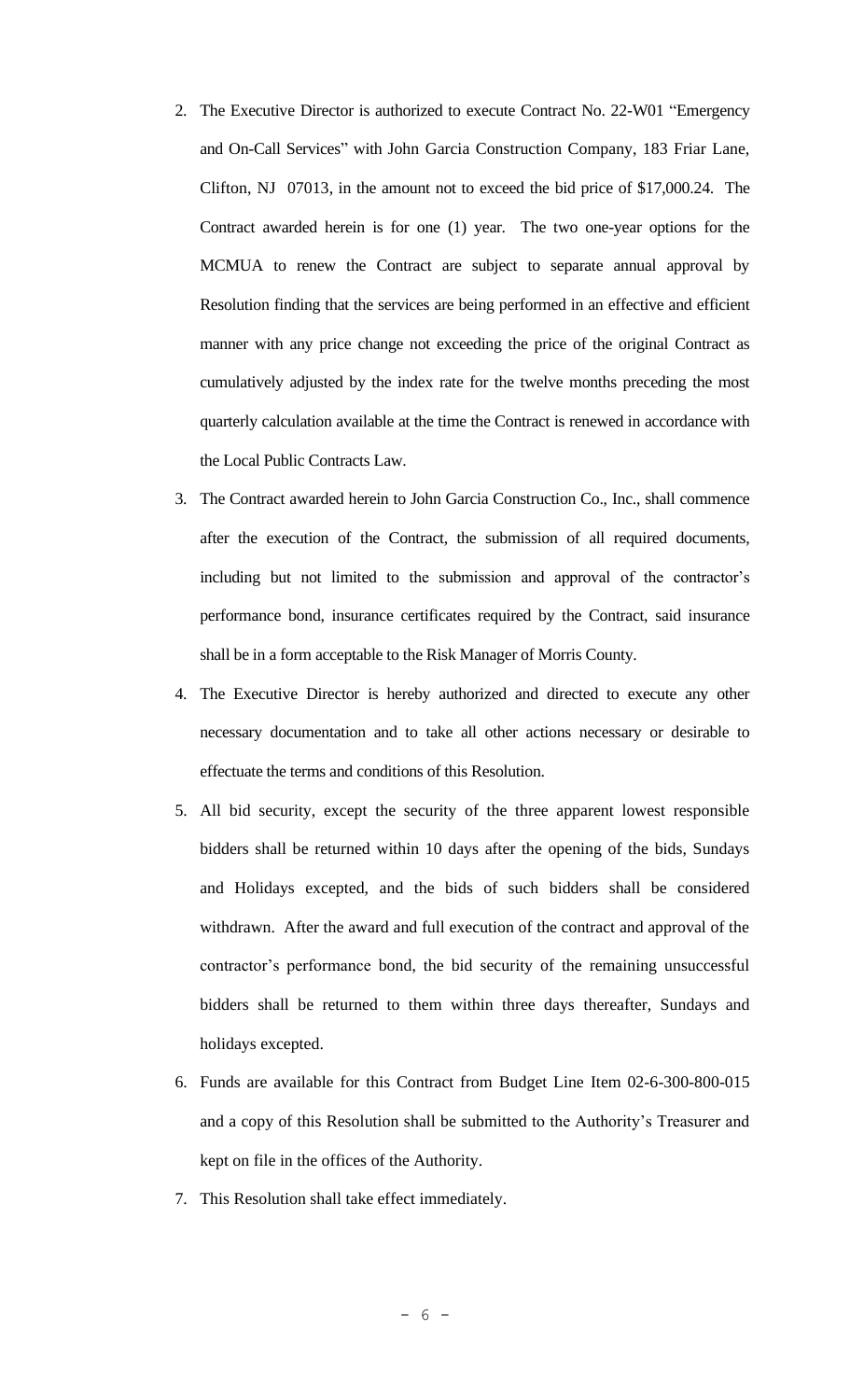## **CERTIFICATION**

I hereby certify that the foregoing Resolution was adopted by the Morris County Municipal

Utilities Authority at the Regular Meeting held on Tuesday, April 12, 2022.

## MORRIS COUNTY MUNICIPAL UTILITIES AUTHORITY

By:

Dorothea Kominos, Chairwoman

ATTEST:

Marilyn Regner, Secretary

MOTION: Mr. Dour made a Motion to Award Contract No. EWR-22-W01 To John Garcia Construction Company For "Emergency And On-Call Services and Mr. Hudzik seconded the Motion.

ROLL CALL: AYES: 8 NAYES: NONE ABSTENTIONS: NONE

(4) John Garcia Construction completed the interconnections with Mt. Arlington water system, as well as Roxbury water system. During that work, additional work was performed to finalize that contract and to satisfy the Mt. Arlington Road Opening permits. This Change Order increased the contract price to approximately 15.25% and the paving is scheduled to performed this week pending consideration of Change Order No. 1.

Mr. McAloon asked for the Board's approval of the following Resolution:

## **RESOLUTION NO. 22-35 RESOLUTION AUTHORIZING EXECUTION OF CHANGE ORDER NO. 1 TO CONTRACT 2021-W01, MT. ARLINGTON TANK INTERCONNECTION**

**WHEREAS**, the Morris County Municipal Utilities Authority ("MCMUA") and John Garcia Construction Company, 183 Friar Lane, Clifton, NJ 07013 ("JGCC") entered into an agreement on April 13, 2021 to perform the installation of the infrastructure to complete the interconnection of the MUA's distribution system to the Roxbury Water Distribution System and Mt. Arlington Water Distribution System in accordance with a contract that was subject to public bidding in accordance with the Local Public Contracts Law, N.J.S.A. 40A:11-1 et seq.; and

**WHEREAS**, additional quantities of 12-inch diameter water main were necessary to be furnished and installed by JGCC as well as additional work to complete the project including reconnection of un-marked conduits encountered during construction activities, installation of protective site bollards, and full width paving of Oneida Drive to satisfy Mt. Arlington Road Opening Permit requirements as identified in (the "Change Order No. 1 Work"); and

**WHEREAS**, the Change Order No. 1 Work results in a increase in the contract price in the amount of \$33,222.07 and no time extension of the contract time for the completion of the work; and

**WHEREAS**, SUBURBAN CONSULTING ENGINEERS, INC. ("SCE") evaluated the aforementioned Change Order No. 1 Work and the aforementioned increase in the contract price and SCE recommends approval of Change Order No. 1 which increases the contract price in the amount of \$33,222.07 and maintains the current completion date of the Contract; and

**WHEREAS**, this proposed Change Order is not in excess of 20% of the total bid price; and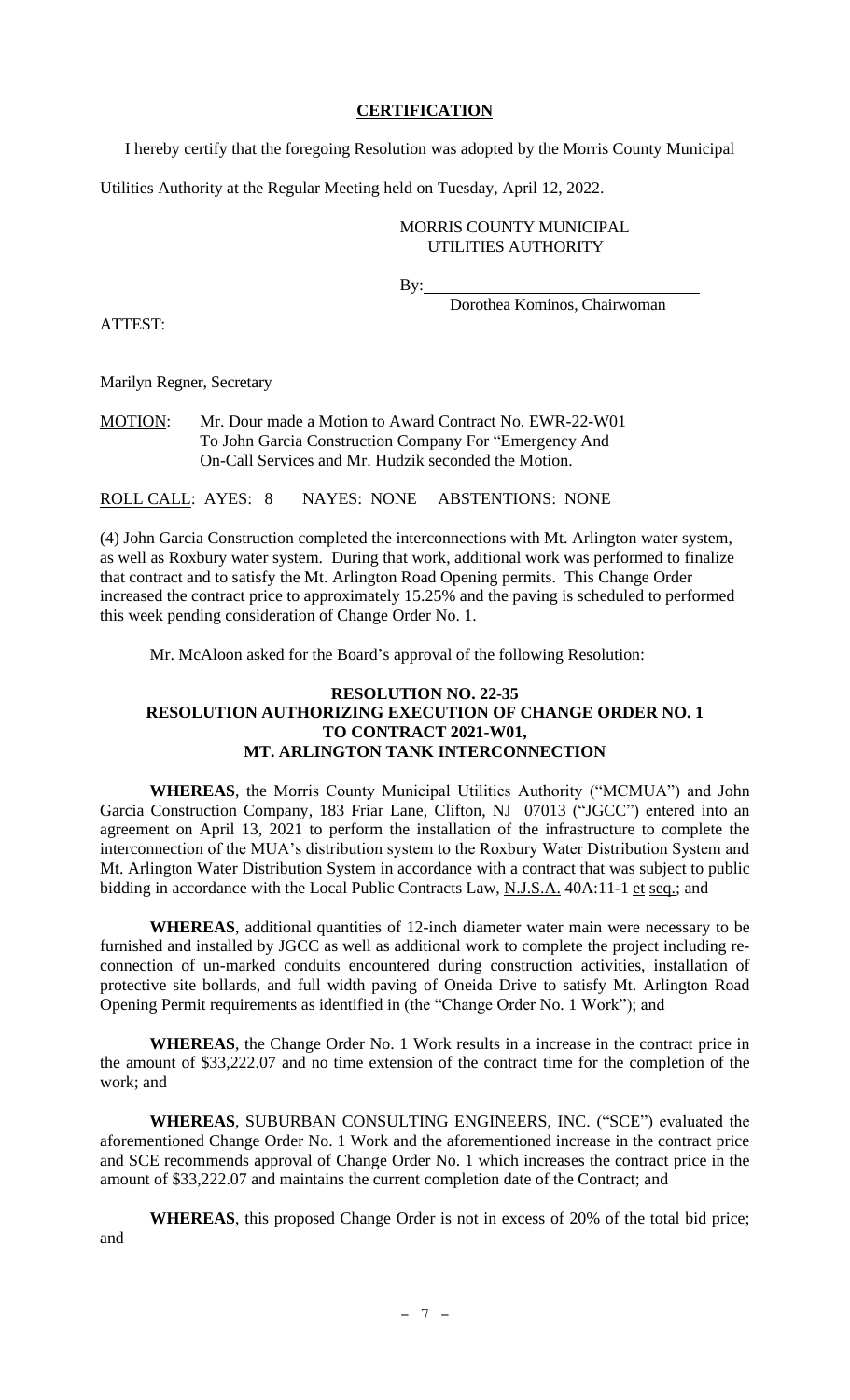**WHEREAS**, the MCMUA is satisfied that the proposed Change Order is justified and meets the requirements of N.J.S.A. 5:34-4.2 and N.J.A.C. 5:30-11; and

**WHEREAS**, the MCMUA Treasurer has certified that sufficient funds are available in the Capital Improvement Fund, account Number 02-6-300-800-015 for Change Order No. 1; and

**WHEREAS**, Change Order No. 1 provides that the \$33,222.07 increase in the contract price and no time extension for the completion of the work is full compensation for the work required to be performed pursuant to Change Order No. 1 and JGCC, its officers, employees, successors and assigns, release the Morris County Municipal Utilities Authority, its members, officers, employees, and consultants of any and all claims, including, but not limited to disruption, delay, loss of productivity, idle and standby time for persons and equipment, home office overhead, extended or disrupted performance, additional mobilizations, remobilizations, indirect or impact claims, loss of profit, together with any other damages, that relate in any way to the work described in Change Order No. 1.

**NOW, THEREFORE, BE IT RESOLVED**, by the Morris County Municipal Utilities Authority as follows:

- 1. The Executive Director is authorized and directed to execute Change Order No. 1 with John Garcia Construction Company, 183 Friar Lane, Clifton, NJ 07013 increasing the contract price in the amount of \$33,222.07 and no time extension for the work described in Change Order No. 1.
- 2. The Executive Director, staff and consultants are authorized to take all appropriate actions to effectuate this Resolution and Change Order No. 1.
- 3. This Resolution shall take effect as provided by law.

## **CERTIFICATION**

I hereby certify that the foregoing Resolution was adopted by the Morris County

Municipal Utilities Authority at the Regular Meeting held on April 12, 2022.

## MORRIS COUNTY MUNICIPAL UTILITIES AUTHORITY

By:\_\_\_\_\_\_\_\_\_\_\_\_\_\_\_\_\_\_\_\_\_\_\_\_\_\_\_\_\_\_

Dorothea Kominos, Chairwoman

ATTEST:

By:\_\_\_\_\_\_\_\_\_\_\_\_\_\_\_\_\_\_\_\_\_\_\_\_\_\_\_\_\_

Marilyn Regner, Secretary

MOTION: Mr. Dour made a Motion to Authorize Execution Of Change Order No. 1 To Contract No. 2021-W01, Mt. Arlington Tank Interconnection With John Garcia Construction Company and Mr. Hudzik seconded the Motion.

ROLL CALL: AYES: 8 NAYES: NONE ABSTENTIONS: NONE

(5) The tank was dewatered on Friday, March 25. There was some water left in the tank which did unfortunately freeze, but the Contractor assumed possession of the dewatered tank on Tuesday, March 29. They have been advancing the project completing scaffolding installation and preparatory work inside the tank. Abrasive blasting began today. So far from dewatering of the tank and one day of abrasive blasting, so far there has been no significant unforeseen conditions that we could have encountered within the tank. Things are progressing well. The Contractor does anticipate meeting their interim milestone completion date that we had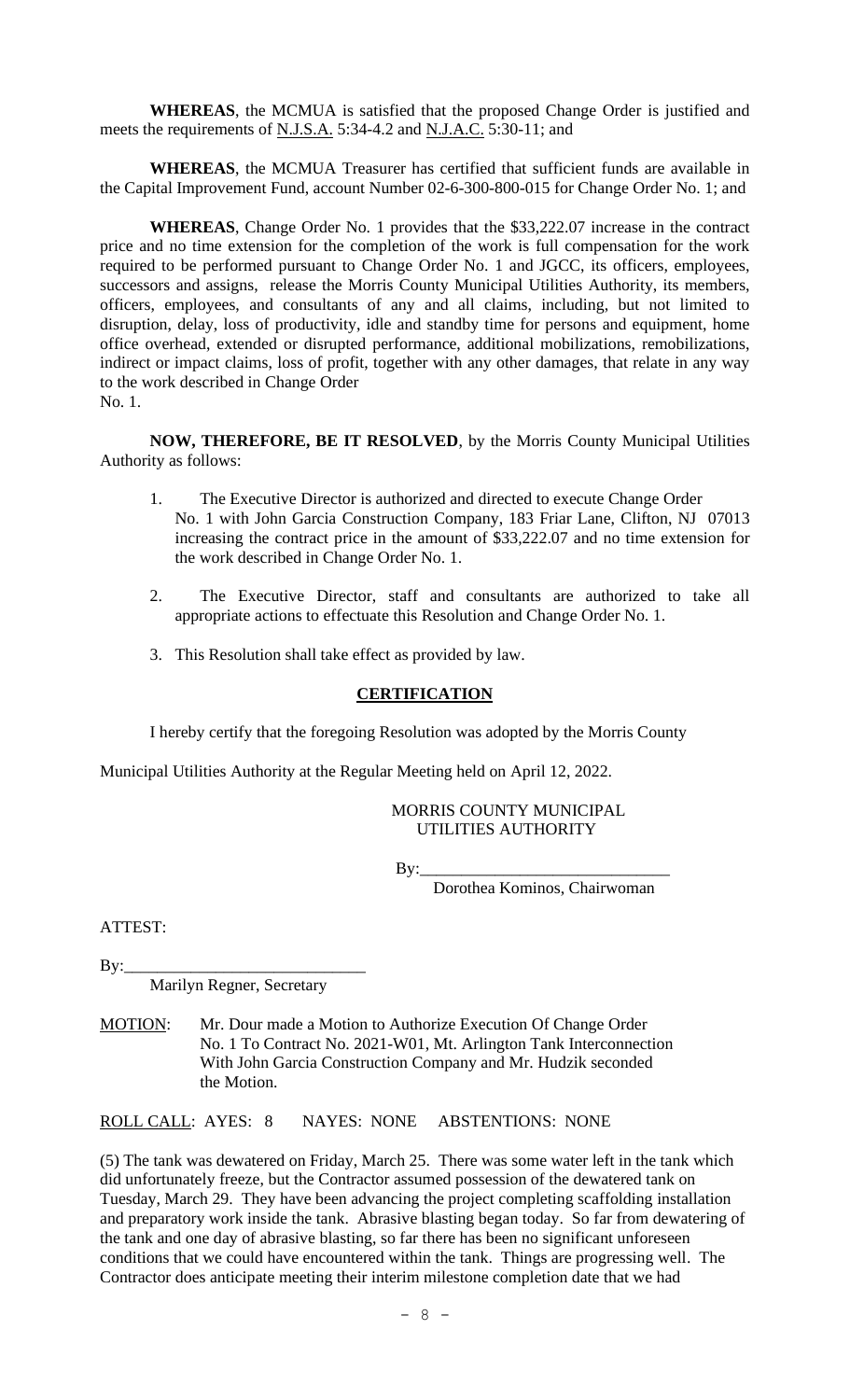incorporated in the project where the tank will be dewatered for a period of 60 days and we are shooting for return to service the end of May. They did submit Payment Application No. 1. We reviewed it and found it reflective of the work complete. They also furnished a price for the application of two MCMUA logos spanning the face of the tank and the total of this work was \$27,500.00. We found it to be fair and reasonable.

Mr. McAloon asked for the Board's approval of the following Resolution:

#### **RESOLUTION NO. 22-36 RESOLUTION AUTHORIZING EXECUTION OF CHANGE ORDER NO. 1 TO CONTRACT 2021-W02, MT. ARLINGTON TANK REHABILITATION**

**WHEREAS**, the Morris County Municipal Utilities Authority ("MCMUA") and US Tank Painting, Inc., having a business addresses of 900 Rike Drive, Millstone Township, New Jersey 08535 ("US Tank") entered into an agreement on February 17, 2022 to perform the rehabilitation of the existing Mt. Arlington water storage tank in accordance with a contract that was subject to public bidding in accordance with the Local Public Contracts Law, N.J.S.A. 40A:11-1 et seq.; and

**WHEREAS**, the Executive Director and Engineer requested the contractor provide pricing to perform additional work beyond the scope of the original contract to complete the application of decorative logos on the existing tank as identified in (the "Change Order No. 1 Work"); and

**WHEREAS**, the Change Order No. 1 Work results in an increase in the contract price in the amount of \$27,500.00 and no time extension of the contract time for the completion of the work; and

**WHEREAS**, SUBURBAN CONSULTING ENGINEERS, INC. ("SCE") evaluated the aforementioned Change Order No. 1 Work and the aforementioned increase in the contract price and SCE recommends approval of Change Order No. 1 which increases the contract price in the amount of \$27,500.00 and maintains the current completion date of the Contract; and

**WHEREAS**, this proposed Change Order is not in excess of 20% of the total bid price; and

**WHEREAS**, the MCMUA is satisfied that the proposed Change Order is justified and meets the requirements of N.J.S.A. 5:34-4.2 and N.J.A.C. 5:30-11; and

**WHEREAS**, the MCMUA Treasurer has certified that sufficient funds are available in the Capital Improvement Fund, account Number 02-6-300-800-015for Change Order No. 1; and

**WHEREAS**, the approval of Change Order No. 1 provides that the \$27,500.00 increase in the contract price and no time extension for the completion of the work is full compensation for the work required to be performed pursuant to Change Order No. 1 and US Tank, its officers, employees, successors and assigns, release the Morris County Municipal Utilities Authority, its members, officers, employees, and consultants of any and all claims, including, but not limited to disruption, delay, loss of productivity, idle and standby time for persons and equipment, home office overhead, extended or disrupted performance, additional mobilizations, remobilizations, indirect or impact claims, loss of profit, together with any other damages, that relate in any way to the work described in Change Order No. 1.

**NOW, THEREFORE, BE IT RESOLVED**, by the Morris County Municipal Utilities Authority as follows:

1. The Executive Director is authorized and directed to execute Change Order No. 1 with US Tank Painting, Inc., of 900 Rike Drive, Millstone Township, New Jersey 08535 increasing the contract price in the amount of \$27,500.00 and no time extension for the work described in Change Order No. 1.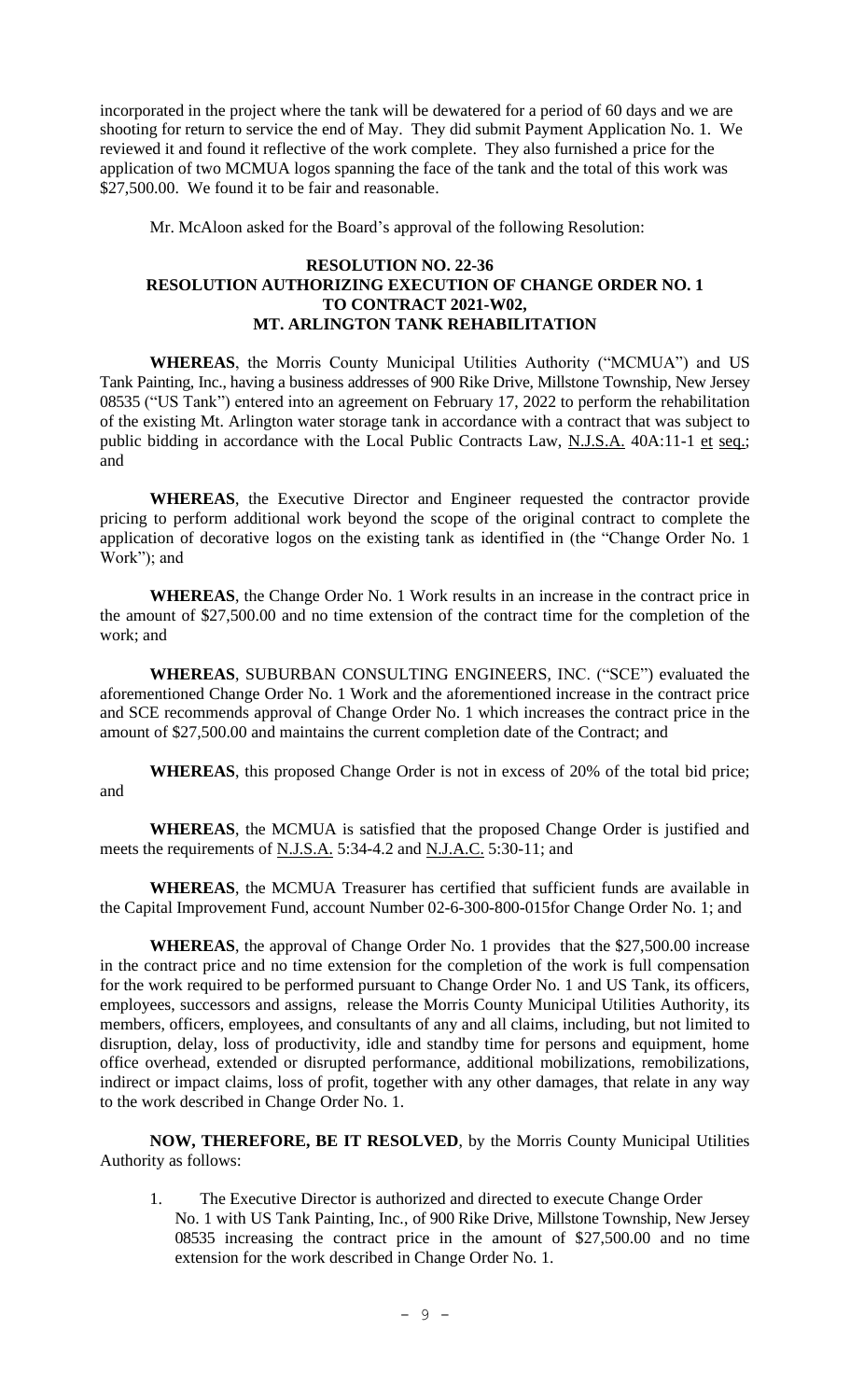2. The Executive Director, staff and consultants are authorized to take all appropriate actions to effectuate this Resolution and Change Order No. 1.

3. This Resolution shall take effect as provided by law.

## **CERTIFICATION**

I hereby certify that the foregoing Resolution was adopted by the Morris County

Municipal Utilities Authority at the Regular Meeting held on April 12, 2022.

#### MORRIS COUNTY MUNICIPAL UTILITIES AUTHORITY

By:\_\_\_\_\_\_\_\_\_\_\_\_\_\_\_\_\_\_\_\_\_\_\_\_\_\_\_\_\_\_

Dorothea Kominos, Chairwoman

ATTEST:

 $\mathbf{By:}\_$ 

Marilyn Regner, Secretary

MOTION: Mr. Guadagno made a Motion to Authorize Execution Of Change Order No. 1 To Contract No. 2021-W02, Mt. Arlington Tank Rehabilitation With US Tank and Mr. Hudzik seconded the Motion.

ROLL CALL: AYES: 8 NAYES: NONE ABSTENTIONS: NONE

(6) No comments on Southeast at this time about the Mt. Arlington Water Supply Agreement under Correspondence.; (7) We are going to come up with a few dates to do an educational series for water and tour the water facilities. Mr. Gindoff added that we are going to plan an educational series for water and do the tour of the water facilities like we did for Solid Waste this Summer.

# **ENGINEER'S REPORT:**

# **PROJECT STATUS**

- *1. General System:*
	- A. Through the month of March, MCMUA sold approximately 361.888 MG. This amount is less than the volume sold in 2021 and 2020 respectively. It should be noted that Jefferson usage has returned to normal following the identification and correction of several leaks within the distribution system. Additionally, Wharton usage also returned to normal following completion of the system-wide SCADA update.
	- B. SCE reached out to Mine Hill Township as a follow-up to the correspondence previously sent with regard to the Outstanding Balance for water sales and to discuss Water Loss Control. Mine Hill has provided payment on January and February 2022 water system usage.
- *2. Water Division Emergency and On-Call Services Contractor*

The bid opening for Contract No. EWR-22-W01 Water Division "Emergency and On-Call Services" project was held on Thursday March 31 at 2:00pm. A total of four (4) bids were received for this project ranging from \$17,000.24 to \$35,000.00.

| <b>BIDDER</b>                      | <b>BASE BID AMOUNT</b> |
|------------------------------------|------------------------|
| John Garcia Construction Co., Inc. | \$17,000.24            |
| J. Fletcher Creamer & Son, Inc.    | \$18,752.00            |
| Colonnelli Bros., Inc.             | \$28,160.00            |
| Salmon Bros., Inc.                 | \$35,000.00            |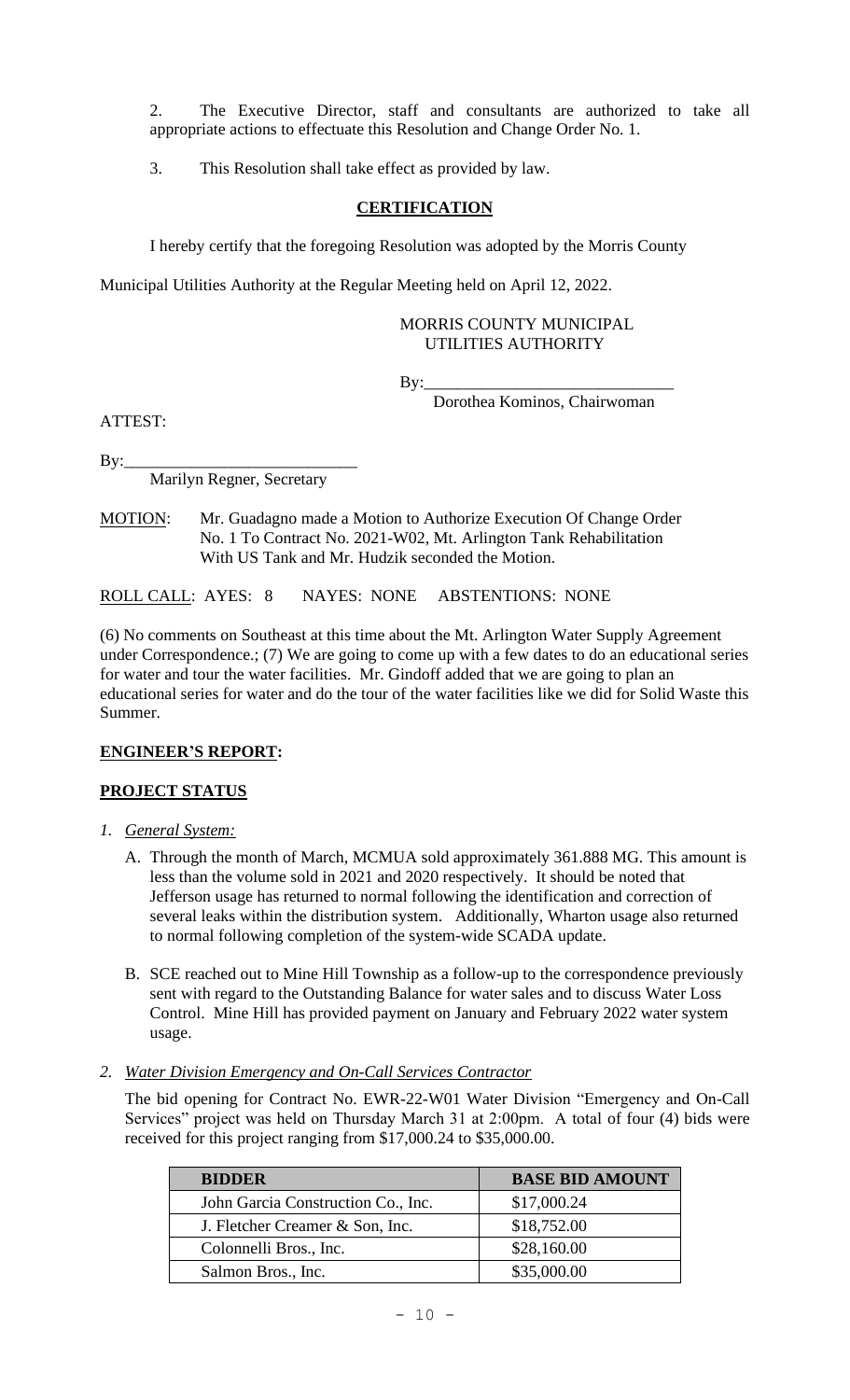Our review of the four (4) bids indicates the apparent lowest responsible bid submitted by *John Garcia Construction Co. Inc.* of *Clifton, NJ* for the base bid amount of \$17,000.24. SCE has reviewed the bid documents, contacted references, verified certifications and all other aspects of their bid appear to be complete, subject to MCMUA review and MCMUA's Attorney's review A formal recommendation of award will be presented via Resolution at the board meeting.

#### *3. Mt. Arlington Water Storage Tank Rehabilitation:*

#### **Contract A – Tank Isolation**

John Garcia Construction completed the Kadel Drive interconnection piping with the Mt. Arlington Water System in preparation for the system testing, tank dewatering and construction.

SCE is prepared to present for consideration Change Order #1 for John Garcia Construction for additional work performed as part of this contract. This additional work includes additional quantities for 12-inch diameter watermain necessary to complete the installation with the Roxbury Water Distribution System, re-connection of un-marked conduits encountered during construction, installation of protective bollards around the interconnection chamber and full width paving of Oneida Drive to satisfy Mt. Arlington Road Opening Permit requirements. This change order results in an overall increase of \$33,222.07 to the existing contract approximately 15.25%. The final paving is anticipated to be performed in mid-April.

The Contractor has submitted for consideration payment application #2 in the amount of \$28,777.70. SCE has reviewed this payment application and finds this is reflective of the work complete and recommends payment. This has been included on the vouchers for payment.

PCS Integrators has completed the VFD installation, startup and testing and system optimization necessary for system testing, tank dewatering and construction.

SCE has been in communication with Roxbury, Mt. Arlington, and Jefferson with regard to the tank rehabilitation project.

#### **Contract B – Tank Rehabilitation**

The Notice to Proceed for this project was issued on March 8, 2022. The tank has been dewatered since Friday March 25, however, due to freezing temperatures, access into the tank was not facilitated until Tuesday March 29. The Contractor has completed the scaffolding installation, anticipates beginning abrasive blasting of the tank interior on Monday April 11 as well as installation of exterior containment. During abrasive blasting of tank interior, the contractor will begin work on the ancillary tank improvements.

The Contractor has submitted for consideration Payment Application #1, in the amount of \$183,848.00. SCE has reviewed this payment application and finds this is reflective of the work complete and recommends payment.

At the request of the Executive Director and SCE, proposed pricing for Proposed Change Order (PCO) No. 1 for the application of two (2) MCMUA logos spanning the face of the tank has been received. The total proposed value of this work is \$27,500.00. SCE has reviewed the pricing and finds this value to be fair and reasonable for the additional work associated with the proposed logo installation.

#### **Project Completion Summary Through April 12, 2022**

| <b>Contract Start Date</b>               |    | March 8, 2022     |
|------------------------------------------|----|-------------------|
| <b>Original Contract Completion Time</b> |    | 120 Calendar Days |
| Interim Milestone – Tank Out of Service  |    | 60 Calendar Days  |
| Days Elapsed:                            | 35 | 30%               |
| Days Remaining:                          | 85 | 70%               |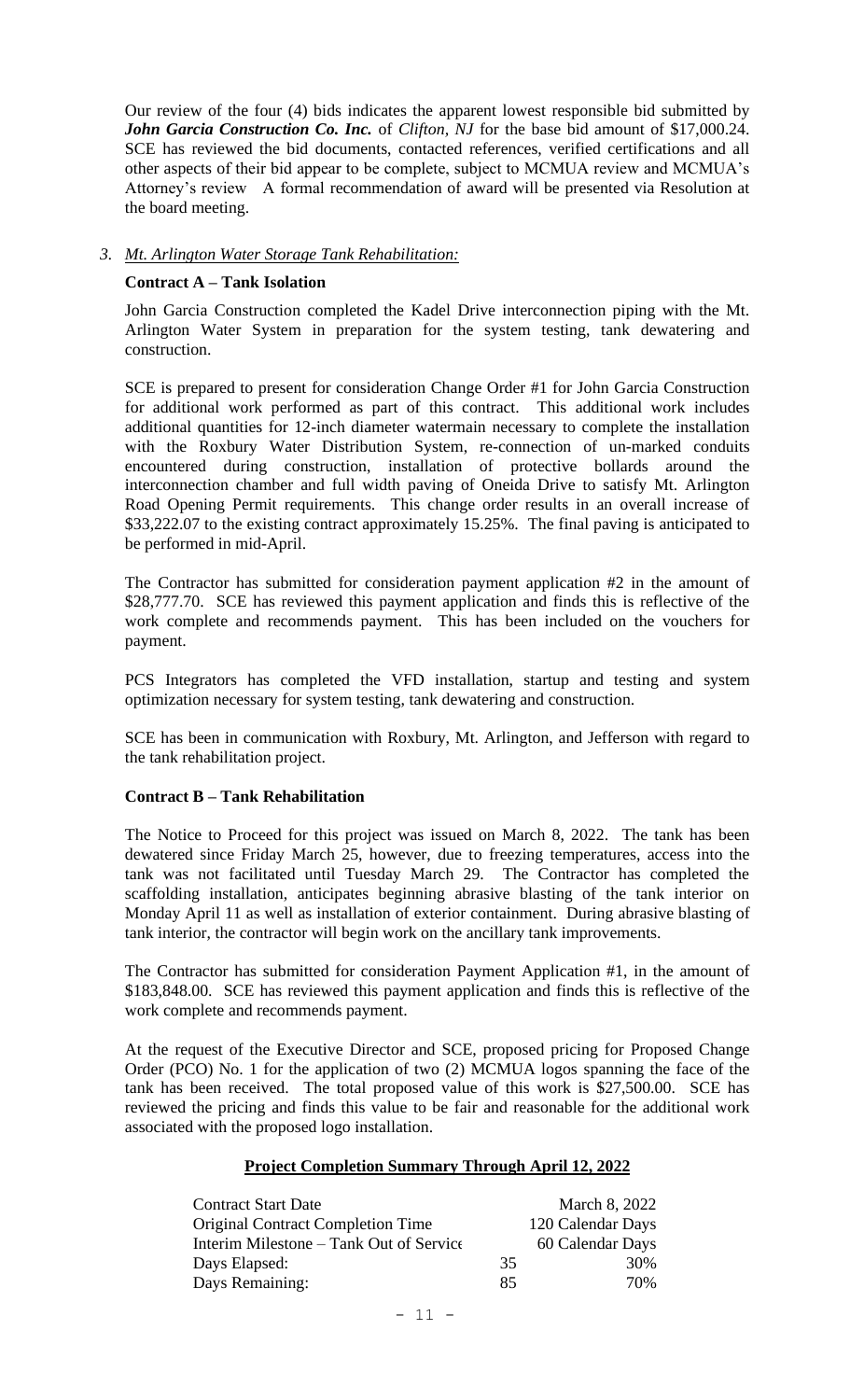## **Project Financial Summary Through April 12, 2022**

| <b>Original Contract Amount</b>        | \$1,527,100.00 |
|----------------------------------------|----------------|
| Pending Change Order No. 1             | \$27,500.00    |
| <b>Pending Current Contract Amount</b> | \$1,554,600.00 |
| <b>Total Value of Work Complete</b>    | \$187,600.00   |
| Percent of Work Complete               | 12.3%          |
| Payment Application #1                 | \$183,848.00   |
| <b>Total Retainage to Date</b>         | \$3,752.00     |

## *4. Southeast Morris County Municipal Utilities Authority (SMCMUA) Coordination*

There was no new activity with respect to the updated agreement with Southeast to report, nor about progress in retaining engineering services of Howard Woods and Associates, LLC.

## *5. Mt. Arlington Water Supply Agreement*

SCE has received the fully executed Revised Water Supply Agreement back from Mt. Arlington on Tuesday April 6. SCE will be prepared to submit this agreement on behalf of the MCMUA following any further discussion related it with the Board and/or Water Committee.

## **SOLID, HAZARDOUS & VEGETATIVE WASTE REPORT:**

Mr. Deacon provided the following highlights: (1) J.P. Mascaro & Sons has really done a great job the last month and a half clearing up tipping floors. We hope this continues as we start into our real busy season. The MCMUA Team continues to work with Mascaro on the repairs noted by both the Alaimo Quarterly Report and our recent safety improvements noted on the GSE inspections, which is once a year that Garden State comes out on behalf of Risk Management.; (2) The signed contract was provided to Persistent for the wall repairs mentioned in the report down in Parsippany near our APC system. Persistent informed us that the materials for the job have been ordered, but they are three weeks out, and once they receive those, we will start that project right away and get that done.

Mr. Deacon called on Tom Lemanowicz for the Alaimo update. Mr. Lemanowicz reported on the following: (1) The Air Pollution Noise Study, we are trying to get the sub-consultant scheduled, but am sure we will have a date soon.; (2) Our research into the Public Water and Sewer Connections for Mt. Olive, on the water side, N.J. American indicates that they are able to supply water to the property, so the next step is to find a route, but we have been concentrating on the sanitary and we just got an answer from Mt. Olive. Based upon the equivalent dwellings for the connection, they are looking at a nearly \$700,000 connection fee. We asked that a meter be attached to find out how much water we are using so that we can get a better idea of the flow there and hopefully get that reduced, so that we can talk and see if this is worth continuing.; (3) The Emergency Exit Plans for the Transfer Station are complete. We will have a proposal out in the next few days as far of the next phase of that work, which is to review the Codes and Regulations that are applicable and recommend whatever improvements need to happen.; and (4) The bids for the Mt. Olive Tipping Floor Improvement Project will be opened on April 29 anticipating an award recommendation at the May 10 Board Meeting.

Mr. Druetzler asked if you use that much water there and Mr. Deacon replied no. Mr. Deacon mentioned that we gave Alaimo an estimate because we would like to properly wash the floor like we do in Parsippany. In Parsippany, they use a real hose and in Mt. Olive, we use a garden hose. So with this savings, besides the Tank, the well improvements, you are also talking keeping the floor for a couple more years by getting it washed properly, hopefully every night. We are going to work with the Water guys and Tony to get a meter installed on the water pump, so hopefully that helps.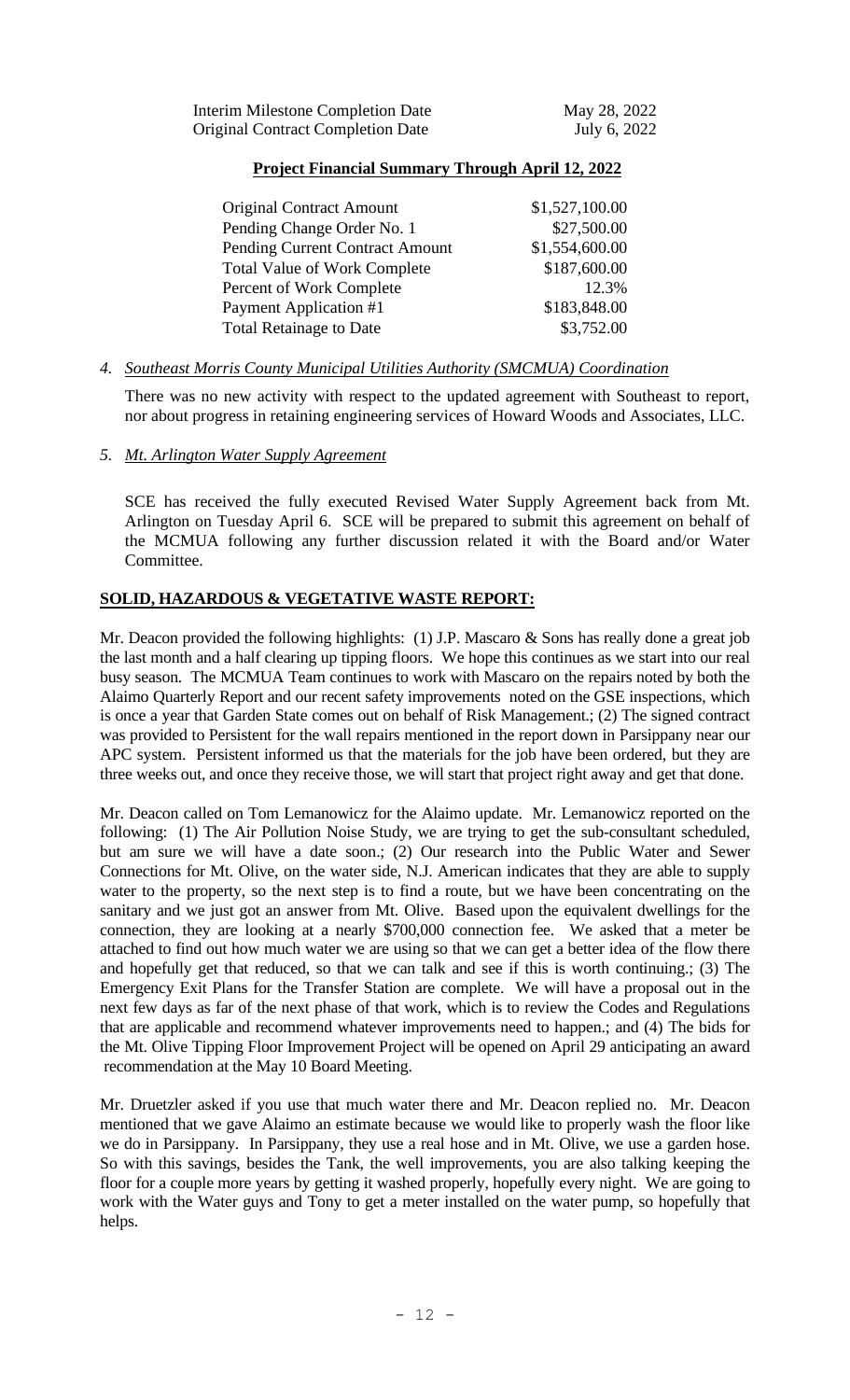Mr. Deacon continued his report: (3) Lots of improvements at the HHW Facility and Curbside Garage that were mentioned in the Board highlights. Some proper signage at Curbside for our bulk storage and new propane cages at HHW. We have also received some quotes on some fence repair at HHW near the in-bound tunnel that is our responsibility; (4) Quick update from today on hand sanitizer, we did a big disposal for the County of Morris. The majority of that was for the Office of Emergency Management who had, during the megapod at the Rockaway Mall, the State had dumped a bunch of supplies from a warehouse in Florham Park and they had about six or seven pallets of expired hand sanitizer that we helped get rid of for them. Thanks you to MXI and the Operations guys for today. Buildings and Grounds also brought some stuff from the Administration Building that we handled. Mr. Gindoff mentioned that it was a big help for the County.; (5) Regarding Vegetative Waste, for the year-to-date 2022, we are still ahead of 2021 by about \$15,000. This difference is generated by the higher in-bound materials rather than the materials sold outbound. The acceptance of leaves still in the season has happened much more in 2022 and our residential program has started in late March, so we expect those funds to go up. Mr. Gindoff added that Marilyn has been moving compost and deliveries like crazy, so people all across the region have her name and we have been spreading the good material across the landscape.

Ms. Szwak mentioned that you just finished that training with the Environmental Professional Development Academy and was wondering if there was one thing that you learned or are going to put into practice as a result of that training. Mr. Deacon replied the Organizational Chart, the Mission Statement, making things right and we are looking into Employee Handbook as far as the HR Track. There was no Solid Waste, so we are going to bring that to the AEA to add that to future training. Mr. Gindoff added that he noticed that they came back with a renewed sense of pride and determination to make the MUA a better place. They have been working with me and the rest of Staff to make sure that gets done.

## **SOLID, HAZARDOUS AND VEGETATIVE WASTE REPORT:**

## **GENERAL ADMINISTRATIVE MATTERS**

Garden State Environmental Health and Safety Consulting, Inc. (GSE), under the direction of Morris County Risk Management, has started their 2022 annual Health, Safety, and Compliance Inspections at the MCMUA facilities. The first two (2) inspections by GSE took place at the Parsippany-Troy Hills transfer station and Mount Olive transfer station/HHW facility on Friday, March 11. All completed inspection audit summaries generated by GSE are sent to MCMUA Human Resources/Health and Safety Manager, Fred Wilson. Based on these audit summaries, MCMUA staff will continue to work to correct and improve any noted observations. Corrective actions from the transfer stations/HHWF that are under the responsibility of the MCMUA have already been photographed, documented, and filed for each location to assist with future audits and possible PEOSH/OSHA violations. Additional corrections handled by J.P. Mascaro and Sons under the contract are forwarded to the respective Site Managers for follow-up. In anticipation for the annual GSE inspection at our Curbside facility, MCMUA staff has started working on proper signage in the main garage bays. All bulk storage, which includes above ground storage tanks and 55 gallon drums, are being labeled with contents, CAS#s, and NFPA 704 informational placards. Additional signage to clean up this area has already been ordered.

The MCMUA staff would like to welcome Stephen Adams back to the Solid Waste Operations team. Steve was a past employee of the MCMUA and has worked for Veolia Environmental Services in Flanders as an Environmental Specialist for the last 3+ years. With the promotion of Anthony Marrone to District Recycling Coordinator, Steve will be filling Anthony's old role as our new Hazardous and Vegetative Waste Manager. Steve brings a wealth of knowledge to our HHW program, and has picked up where he left off as it relates to our vegetative waste program. Steve Adams started with the MCMUA on Tuesday, March 15 and has been working closely with Anthony Marrone to keep these two (2) programs moving in the right direction. Welcome back Steve.

MCMUA Transfer Station Manager Brett Snyder hosted a tour of the Parsippany-Troy Hills transfer station for an environmental group of students attending Montville High School through Community Personnel Services (CPS) on Monday, March 21. CPS works with special needs children to help them transition into the workforce. CPS's Transition Supervisor Judy Clemente thanked MCMUA Brett Snyder for taking the time to meet with the students, saying they had a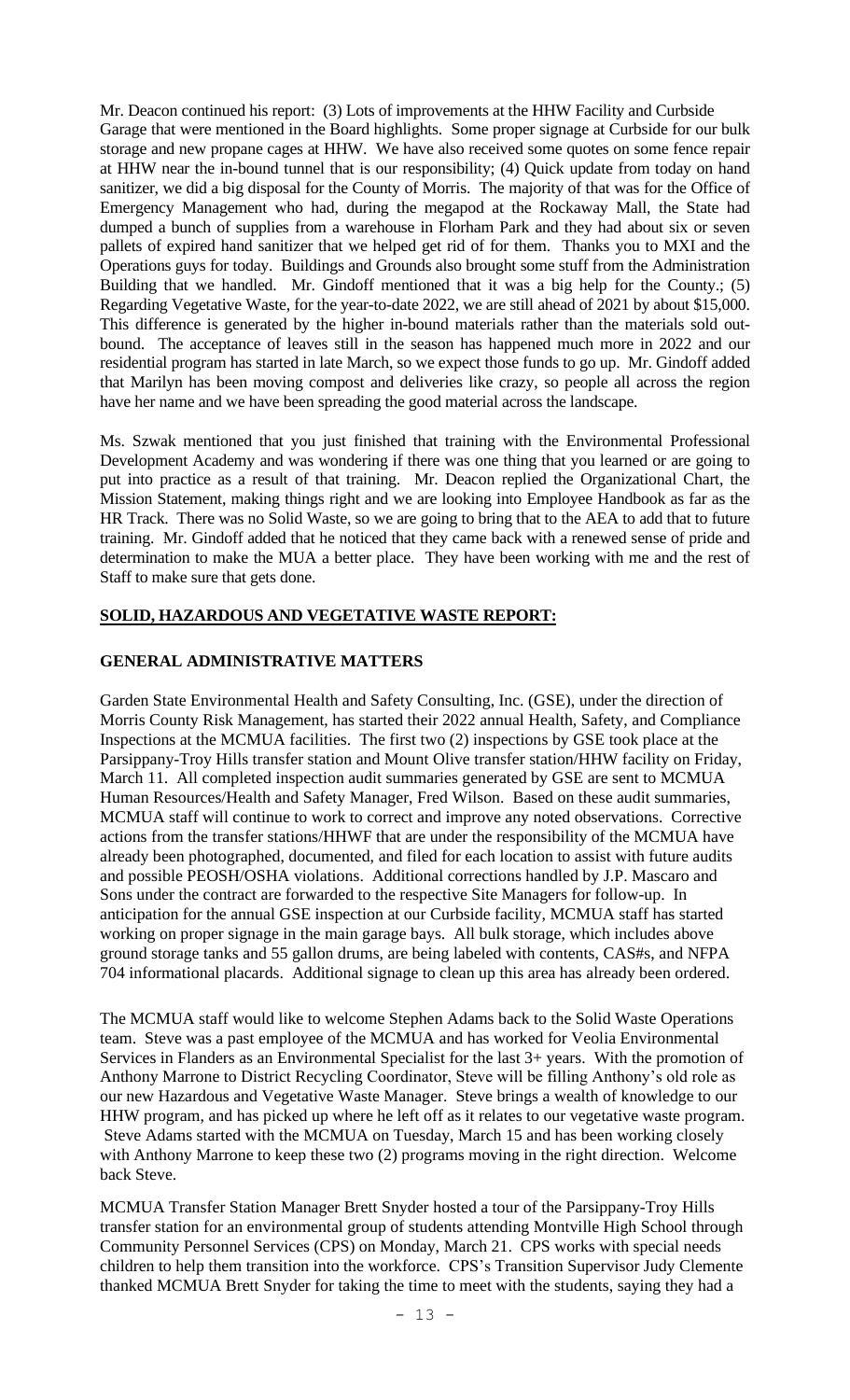"birds eye view of the transfer station operation and learned a lot by watching and hearing about the day to day work that is done there. The students remarked on the return trip to school that they had no idea where the refuse went when it left their homes. They now have a better appreciation for the individuals who work in garbage disposal and understanding of their jobs. The tour also gave them a better awareness of the importance of conservation and recycling."

**Continuing Education- Solid Waste Division-** MCMUA Transfer Station Manager Brett Snyder, Assistant Operations Manager Michael Nunn, and Solid Waste Coordinator James E. Deacon are now graduates of the Association of Environmental Authorities- Environmental Professional Development Academy (AEA-EPDA), attending the formal graduation ceremony on Wednesday, March 23 at Caesars, Atlantic City. MCMUA Transfer Station Justin Doyle will need to complete Track #1- Administration in the spring of 2022, and attend the AEA-EPDA "Academy Capstone" to complete his training. MCMUA Snyder, Doyle, and Deacon have also started working on the Solid Waste Association of North America (SWANA) Transfer Station Management Training Course and Manager of Landfill Operations (MOLO) Training Course during March of 2022.

## **TRANSFER STATIONS**

**Tonnage-** The 39,406 tons of solid waste accepted by the two (2) MCMUA transfer stations in March 2022 was 3.06% greater than the 38,235 tons accepted a year ago in March 2022. The favorable winter weather coupled with the strong demand for the disposal for construction and demolition (C&D Type 13C) debris lead the first quarter of 2022 to accept 9.19% more tonnage than the first quarter of 2021. With three (3) months of actually tonnage data behind us from 2022, it is currently being projected that for 2022 a total of 483,483 tons of solid waste will be handled by the two (2) transfer stations. If this annual total is reached, then 2022 would exhibit a 3.81% increase over the 465,745 tons accepted in 2021. Please refer to the attached Transfer Station Disposal Report by Month for additional information.

#### **March Comparison Statistics:**

Mount Olive Transfer Station:

Inbound- 14,131 Tons- 77 Tons less than 2021

Total Customers- 3,641- 36 more than 2021

Self-Generated/ Residential Customers- 633- 113 less than 2021

1<sup>st</sup> Quarter Comparison: 2022- 37,815 Tons, 2021- 35,331 Tons. The Mount Olive transfer station processed 2,483 more tons in the 1<sup>st</sup> quarter of 2022, over that processed in the 1<sup>st</sup> quarter of 2021.

Parsippany-Troy Hills Transfer Station:

 Inbound- 25,274 Tons- 1,247 Tons more than 2021 Total Customers- 5,744- 346 more than 2021

Self-Generated/ Residential Customers- 354- 69 less than 2021

1<sup>st</sup> Quarter Comparison: 2022- 66,328 Tons, 2021- 60,043 Tons. The Parsippany-Troy Hills transfer station processed 6,284 more tons in the  $1<sup>st</sup>$  quarter of 2022, over that processed in the  $1<sup>st</sup>$ quarter of 2021.

**Transfer Station Site Improvements-** Verizon Lightpath upgrades were completed during the month of March at the Curbside facility, both transfer stations, and the main MCMUA office in Randolph. On Thursday, March 31, DLS Maintenance and Construction, LLC (DLS) has started working on the scale house improvement project at the Parsippany-Troy Hills transfer station. Progress has already been noted in the main area with more room for our weigh masters and managers to work. Approved through Resolution #22-30 at the March 8 Board meeting, Persistent Construction Company of Fairview, New Jersey is now awaiting materials needed for the repairs to the eastern wall of the Parsippany-Troy Hills transfer station by the air pollution control (APC) system. The MCMUA is in receipt of the signed contract for Persistent to replace the blocks, brick ties, fasteners and cement to repair this spilt face concrete masonry unit (CMU) wall.

**Solid Waste Professional Engineering Services-** The MCMUA staff continue to work closely with Alaimo Project Manager/Solid Waste Engineer, Mr. Thomas Lemanowicz, on the following transfer station projects: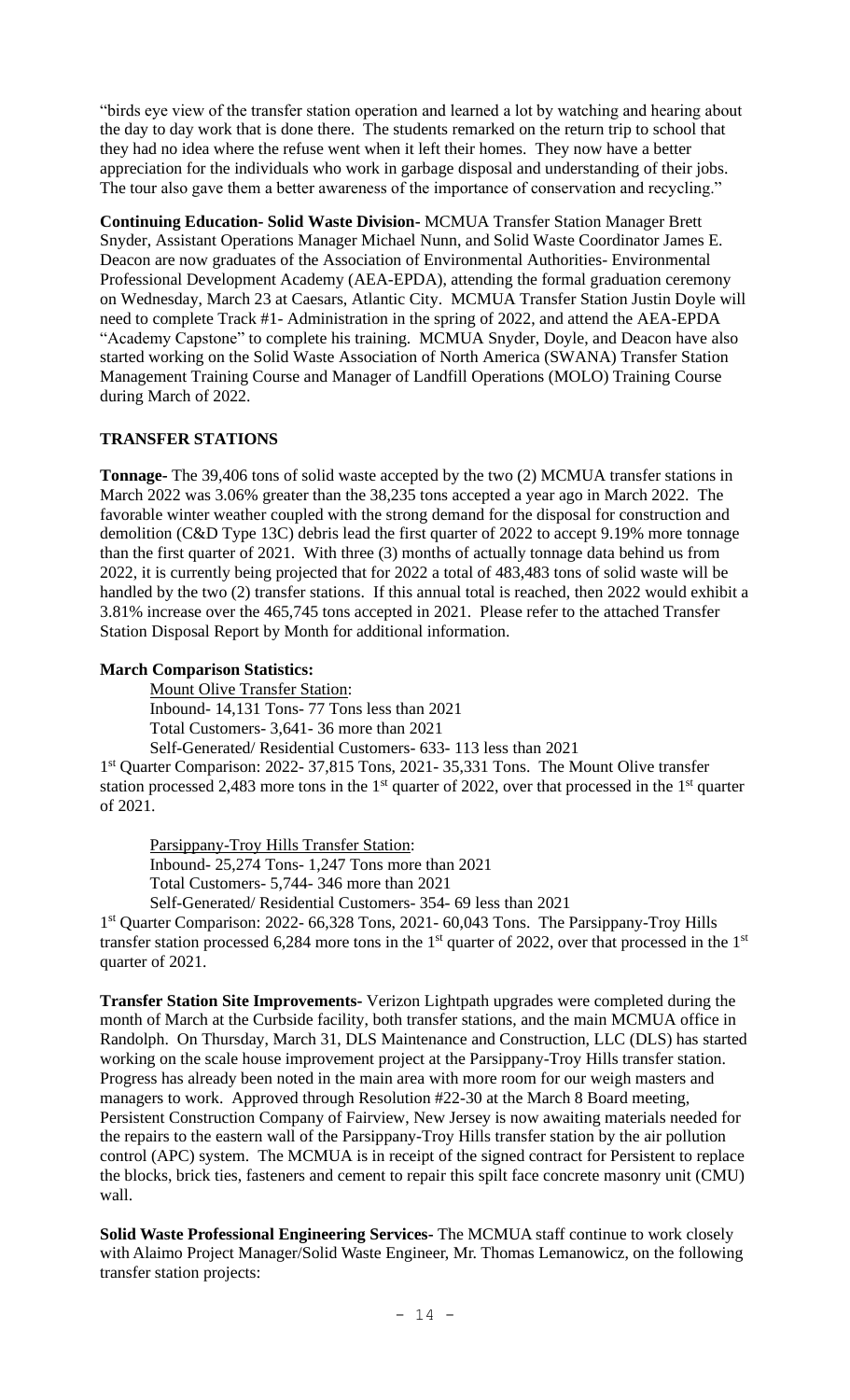- Quarterly Report(s) on Transfer Station Conditions;
- Public Water/Sewer Connection Assessment for the Mount Olive Transfer Station;
- Parsippany Solid Waste Permit and Noise Study.

On Wednesday, March 16, the MCMUA Transfer Station Managers met with Alaimo Professional Architect Colin McLain in Mount Olive to finalize the Emergency Action Plans/Emergency Evacuation Plans for both MCMUA transfer stations. The draft drawings were reviewed in detail to reflect all the current safety equipment (first aid kits, fire extinguishers, the oxygen cabinet, the AED, fire panels, spill kits, emergency exit lighting, etc.) and required emergency exit routes. When completed, these official maps will be posted throughout both facilities to satisfy the OSHA/PEOSH requirement. Alaimo's draft drawings included the HHW facility and both scale houses.

As mentioned at the March 8 Board meeting, the Mount Olive transfer station tipping floor was surveyed February 26 by Alaimo Engineering after operating hours when the tipping floor was cleared from all solid waste. This survey is meant to establish a basic topographical analysis to verify and estimate the material quantities to complete this project. This tipping floor and trench drain improvement project will include the repairs to the main tipping floor, repairs to the heavily damaged trench drain system, and some alterations to the observation desk near the loading pits. The MCMUA stills plans to use the super EUCO-Top by Euclid Chemical Corp. product for the tipping floor replacement. MCMUA staff continues to work with Alaimo Engineering on finalizing the bid specifications to address the deteriorating tipping floor and drains. The Board will be provided an update by Alaimo at the April 12 meeting.

# **HOUSEHOLD HAZARDOUS WASTE (HHW) MANAGEMENT**

**Program Participation-** In March of 2022, the permanent household hazardous waste facility (HHWF) located at the MCMUA Mount Olive transfer station had a total of 199 serviced appointments, which included 179 Morris County residents, 5 VSQG/small businesses, and 15 out-of-County residents. MCMUA's 2022 totals now equal 525 serviced appointments, 464 of those appointments being Morris County residents, 15 VSQG's, and 46 non-Morris County residents.

As a reminder for the Board, the four (4) 2022 HHW one-day drop-off events are scheduled for: Saturday, May 21, 2022 at the County College of Morris (CCM) Parking Lot #1, 214A Center Grove Road in Randolph, New Jersey 07869; Saturday, June 11, 2022 at the Morris County Public Safety Training Academy (MCPSTA), 500 West Hanover Avenue in Parsippany, New Jersey 07054; Saturday, September 24, 2022 at the MCPSTA; and Saturday, October 22, 2022 at Chatham High School, 255 Lafayette Avenue in Chatham Township, New Jersey 07928.

**Training, Facility Maintenance, and Improvements-** The MCMUA Operations staff purchased and installed two (2) new propane cages for proper storage of the BBQ sized cylinders that are brought into the HHWF. One (1) of the older cages is being repurposed at our Curbside facility for their flammable gas storage- propane and acetylene. The HHWF now has a new eye wash/safety shower installed by a licensed plumber. Final steps of this project, which include pouring concrete so the pipes don't freeze, is being scheduled and will be completed in-house. Kenvil Weldery and Machine has also completed the repairs on the HHWF's emergency drain shutoff. This shutoff is meant to contain liquids inside the drain in the event of a large spill on the concrete pad, allowing for proper cleanup and recovery not to effect stormwater or the facility's retention pond. This shutoff is a requirement of the MCMUA Mount Olive Transfer Station Stormwater Pollution Prevention Plan (SPPP). The MCMUA staff is currently obtaining quotes for some fence and block wall repairs that surround the HHWF.

MCMUA employees Stephen Adams, Justin Doyle, Brett Snyder, and James Deacon are scheduled for hazardous waste refresher trainings at Veolia Environmental Services (ES) in Flanders, New Jersey during the month of May 2022. These trainings include First Responder Operations Level (HazWoper), Hazardous Materials Transportation (DOT), and Hazardous Waste Management (RCRA). Transfer Station Manager Justin Doyle will also be attending the HazWoper First Responder 24 Hour Course scheduled for October 17 through the 20, 2022 at Veolia ES. This gives the MCMUA four (4) employees that can cover, manage, and sign hazardous waste manifests at the HHW facility and one-day drop-off events.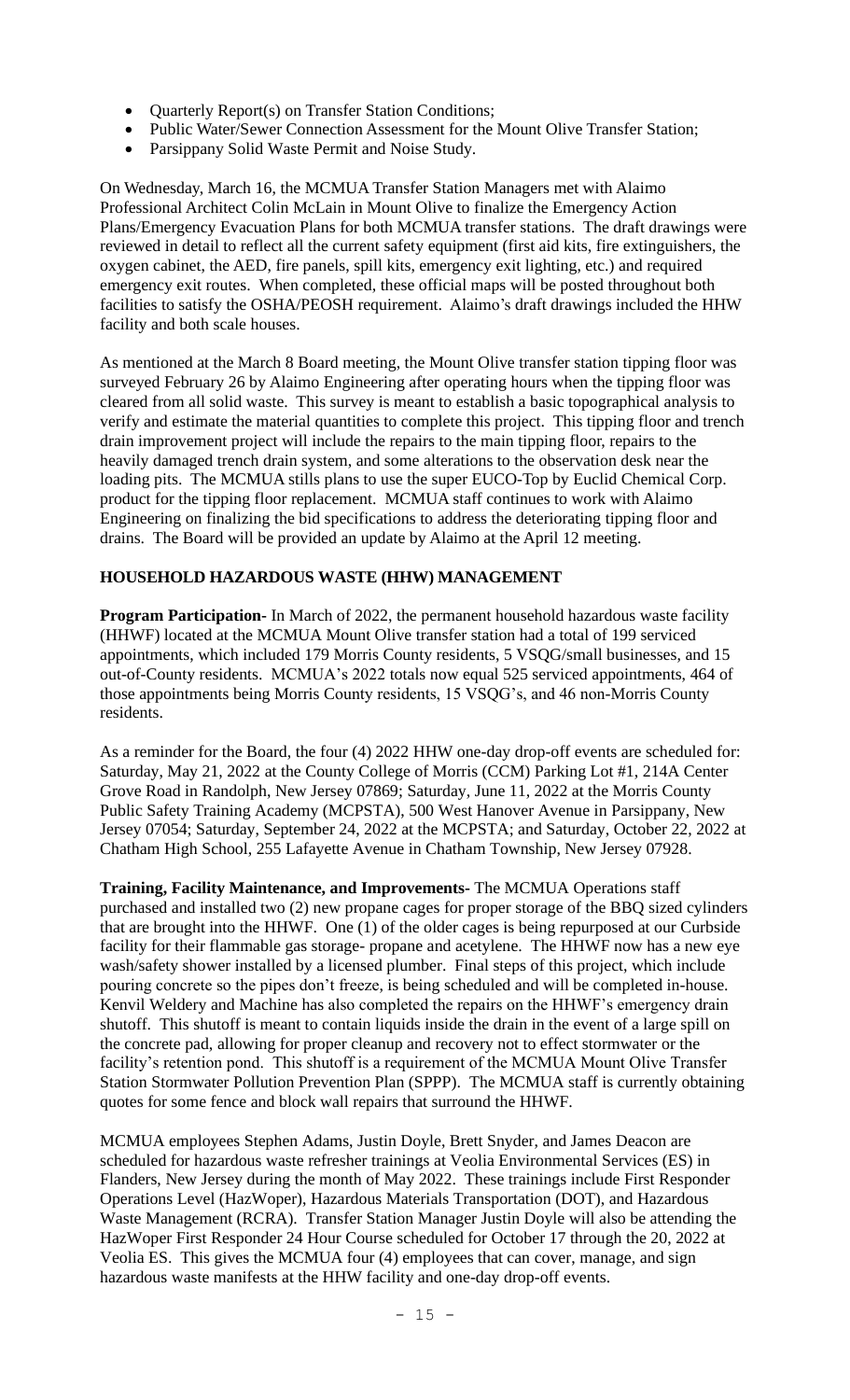With assistance from the MCMUA Accounting Department, the HHW staff are now using a new Heartland PAX A920 Terminal to process credit card payments at the facility. The Heartland Mobile Pay remains onsite as a backup for the HHW staff. In the event the credit card machines go down at either of the transfer station scale houses, this new terminal will be used.

**Morris County Shared Services-** Through collaboration from our Executive Director Larry Gindoff and our environmental contractor MXI, the MCMUA will be handling the cost for handling, bulking, storage, transportation, and disposal of expired Consumer Packaged Hand Sanitizer through our HHW facility located at the Mount Olive transfer station. The bulk of this expired material was unused supplies meant for use at the Morris County Department of Law and Public Safety, Office of Emergency Management and Division of Public Health's "Mega POD" COVID-19 vaccination site that was located at the vacant Sears Department Store in the Rockaway Mall. The ethanol-based product will be sent to MXI's recycling facility in Bristol, TN (Dynamic Recycling). The flammable material will be shipped to MXI's Abingdon, VA facility where it will be handled, bulked, and then sent directly to GRR for fuels. The materials will be palletized and safely transported on our next HHW facility shipment date of April 12. The MCMUA will provide some manpower that morning to assist MXI in the process.

# **VEGETATIVE WASTE MANAGEMENT**

The MCMUA staff has begun gearing up to make residential deliveries of our double ground wood mulch and screened compost, working with Kirk Allen Trucking and vegetative waste site managers based on scheduled vacations and ongoing normal site maintenance and projects. The MCMUA Operations staff also reviewed Suburban Engineering's "Phase 2" plans for the Parsippany facility. Staff will be meeting Suburban onsite to review the details together to finalize this project. On Monday, March 21, the MCMUA Solid Waste Division supervisors met with the vegetative waste staff to discuss the new MCMUA Organizational Chart, the MCMUA mission statement, pending projects at both facilities, current condition of equipment, and to introduce Stephen Adams as the new manager of the Vegetative waste program. The arrival of the new Komptech Topturn X5000 windrow turner and the timing of the decommissioning process for the older Scarab were also discussed. Additional vegetative waste flow information can be found in the Vegetative Waste Report, which will be provided to the MCMUA Board for the April 12 meeting.

**Outbound Vegetative Materials Marketing-** Naturcycle and the MCMUA staff had a quick meeting the morning of March 24 in preparation for the afternoon food waste conference call with the NJDEP. Naturcycle mentioned future projects scheduled for the spring of 2022, and reviewed details for our required compost sampling- OMRI and STA. Naturcycle had attended the New Jersey Landscape Contractors Association (NJLCA) Trade Show and Conference on February 23 to assist in identifying any future potential customers. After the event, Naturcycle mailed their marketing packet to NJLCA members in surrounding counties and have received responses from several landscapers interested in MCMUA's compost materials.

Some upcoming MCMUA/Naturcycle joint projects include:

- East Midtown Greenway in New York, Steven Dubner Landscaping using approximately 500 cubic yards (CY) of screened compost from our Parsippany facility. Pickups for this project will resume again in April 2022.
- Wetland NY DOT soil project, approximately 500 CY of screened compost to be used in engineered soil. The project start has been delayed.
- New York City Parks project- McCarey Landscaping is ordering 350 CY of screened compost from the Parsippany facility for a planting mix. Approximately 350 CY total, with McCarey Landscaping picking up about 105 CY in October 2021. The remainder is currently being scheduled.
- Some other sales include Naturcycle's plans to purchase over 1,000 CY of screened material for various soil projects, Kirk Allen Trucking recently ordering 500 CY of screened compost from Mount Olive, and Tri-State Bulk Garden Supply is ordering 500 CY of unscreened compost from Parsippany.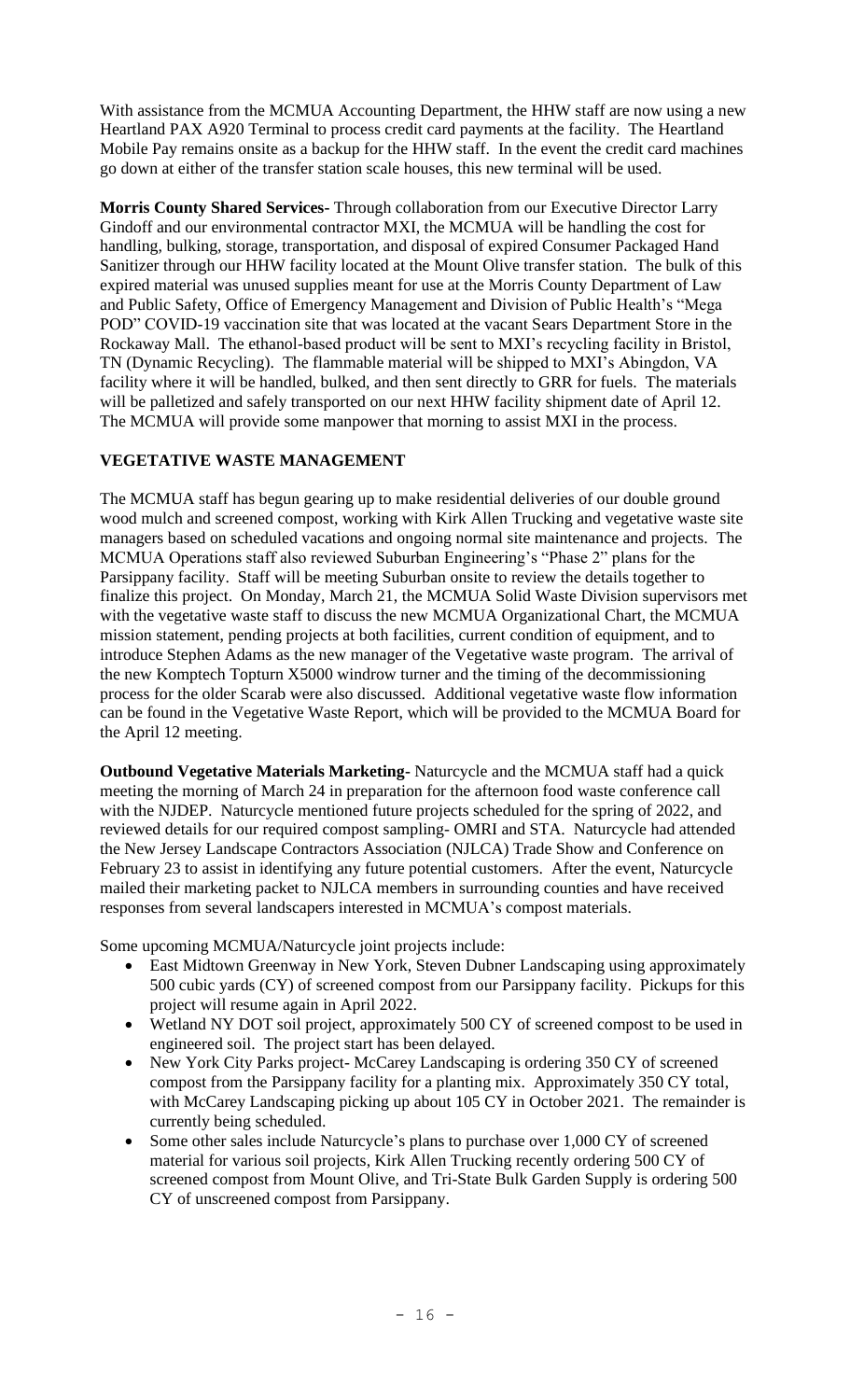# **RECYCLING REPORT:**

Mr. Marrone reported the following: (1) The finalized rate for single-stream recycling with Republic Services for the month of March 2022 came in last week at –\$0.23/ton and a total of 1,342.66 tons, which comes to a total charge of \$313.32 the MUA will pay to Republic Services for single-stream recycling. This is +\$11.99/ton more than the -\$12.22/ton acknowledged in February 2022. Large positive gains in commodity values obtained this month for plastics and aluminum are in part due to uncommon circumstances directly related to the war in Ukraine and directly tied to global supply disruptions seen in recent weeks. While high market prices may be present in the short term, they are not expected to remain as strong as we move along into our first year of the contract since they are, in part, driven by global events. On the other hand, fiber pricing is as strong as we have seen in a long time as pricing as both domestic and international markets seek out fiber to meet a growing demand.

## **Some Additional Updates on Reported Activities Are As Follows:**

(2) The MUA Completed the 2021 Recycling Enhancement Act (REA) Grant Application during this period. This grant fund is generated by the \$3.00/ton disposal tax and used predominantly by counties and municipalities to enhance their recycling programs. As reported last month, a requirement of the REA Grant is to increase the recycling rate for municipalities in our County with the lowest NJDEP recorded recycling rate. At that time, the MUA followed the NJDEPs recycling statistics which listed Mendham Twp., Long Hill Twp, Mountain Lakes, and Victory Gardens with the lowest rates. However, during the course of writing the grant the MUA revealed errors in what was reported on NJDEP's website. The issue stems from Long Hill Township's historic name change from Passaic Township within their reporting system throwing off numbers within their database. An issue previously reported to NJDEP by the Authority. As a result, the MUA ran its own set of numbers which show Mendham Twp., Morristown Town and Washington Twp. had the lowest rates. I am happy to report to our Long Hill residents, Chairwoman Kominos and Board Member Hudzik, that Long Hill is not on the lowest 3-list as previously reported. Work has already begun on increasing these numbers as a part of our application.

(3) As for other special projects noted in my recycling report, I would like to highlight that the MUA worked with two municipalities MRCs in Long Hill Township and Chatham Borough who expressed an interest in providing education directly to their residents with curbside recycling set outs. Both municipalities offered to employ their own staff to inspect and tag unacceptable recycling prior to pick up to assist in this avenue. MUA staff have and will continue to train municipal staff to perform these recycling inspections as well as preform inspections alongside municipal personnel. In doing so, future collaboration will ensue with curbside department staff, recycling administrative staff, and the key municipal personnel to develop a standard operating procedure and guarantee a streamlined process.

(4) Lastly, regarding the NJ Bag Ban, in just 21 days, on May  $4<sup>th</sup>$ , New Jersey's Plastic Bag Ban begins. The law also bans paper bags for large stores and polystyrene foam food service products. Plastic straws should currently be available only upon request. For those wondering about the environmental impact on paper bags, papermaking requires a larger input of water, energy, chemicals, and materials producing a variety of wastes and emissions to be controlled or treated.

(5) The MUA has already begun work on and completed several projects to promote awareness for the ban purchased out of the Clean Communities fund in preparation. These include the purchase of many reusable shopping bags and educational materials for underserved community populations, such as food banks and senior programs and public outreach events.

(6) Looking towards the Morris Plains Memorial Day Parade as an example of public outreach, the parade will feature magnetic signage on our recycling trucks, MUA participants will wear tshirts with the Bag Up NJ Logo, and reusable shopping bags with educational materials will be distributed to the Public.

Mr. Marrone asked for the Board's approval of the following Resolutions: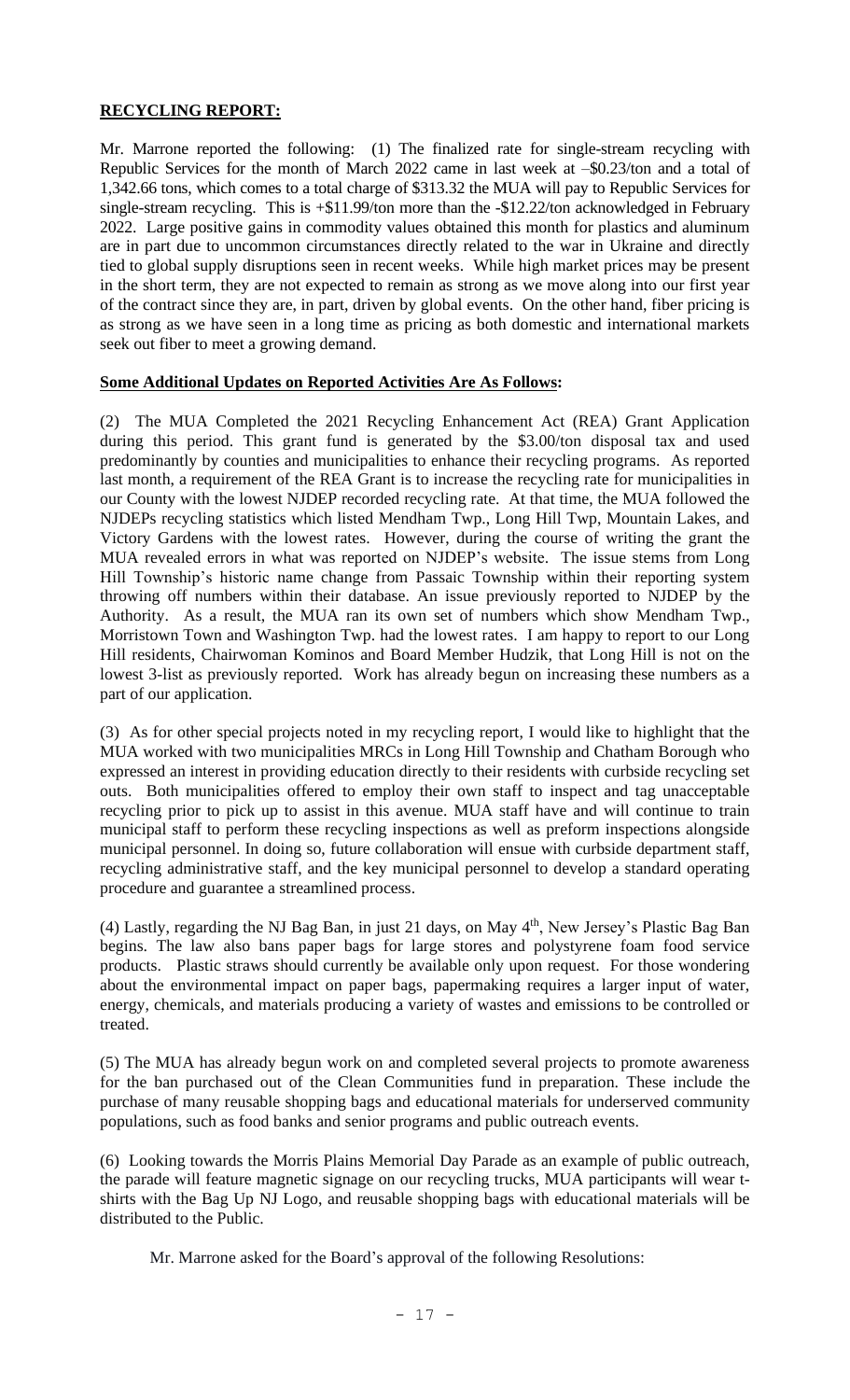## **RESOLUTION NO. 22-37 RESOLUTION DESIGNATING THE MONTH OF MAY AS "BAG UP NJ" MONTH**

**WHEREAS,** P.L.202, c.117, signed into law on November 4, 2020 is the most progressive disposable bag law in the country, with the goal of phasing out single-use plastic and paper bags and encouraging the use of reusable bags throughout New Jersey; and

**WHEREAS,** New Jersey is working to reduce reliance on single-use products to ensure that future generations have a clean and healthy environment to live, work, and recreate in; and

**WHEREAS,** banning or limiting the use of single-use plastic and paper carryout bags is a significant step in this effort; and

**WHEREAS,** the New Jersey Clean Communities Council, the New Jersey Department of Environmental Protection, the New Jersey Department of State, policymakers, environmental and business groups, as well as other stakeholders, are working together to educate consumers, businesses, and communities about the new law and encouraging residents to "Bag Up" before the ban on single-use plastic bags goes into effect on May 4, 2022; and

**WHEREAS,** the comprehensive "Bag Up NJ" campaign will include educational programs, public and media engagement and reusable bag distribution programs throughout the state, with an emphasis on underserved communities; and

**WHEREAS,** this statewide public education campaign will provide residents, businesses and visitors with information about the types of reusable and sustainable bags and containers that they may use and where to access these products.

**NOW THEREFORE, BE IT RESOLVED** by the Morris County Municipal Utilities Authority that it is critical to begin educating the public about this new law; and

**BE IT FURTHER RESOLVED,** that one way to gain important recognition is to deem the month of May each year as "Bag Up NJ" month in County of Morris, as a further reminder that all residents should bring their own reusable bags to the store; and

**BE IT FURTHER RESOLVED,** that a copy of this resolution shall be transmitted to the NJ Clean Communities Council, and the New Jersey State League of Municipalities.

## **CERTIFICATION**

I hereby certify that the foregoing Resolution was adopted by the Morris County

Municipal Utilities Authority at the Regular Meeting held on Tuesday, April 12, 2022.

#### MORRIS COUNTY MUNICIPAL UTILITIES AUTHORITY

By:\_\_\_\_\_\_\_\_\_\_\_\_\_\_\_\_\_\_\_\_\_\_\_\_\_\_\_\_\_

Dorothea Kominos, Chairwoman

ATTEST:

\_\_\_\_\_\_\_\_\_\_\_\_\_\_\_\_\_\_\_\_\_\_\_\_\_ Marilyn Regner, Secretary

MOTION: Ms. Szwak made a Motion to Designate The Month Of May As "Bag-Up NJ" Month and Mr. Dour seconded the Motion.

ROLL CALL: AYES: 7 NAYES: NONE ABSTENTIONS: Mr. Druetzler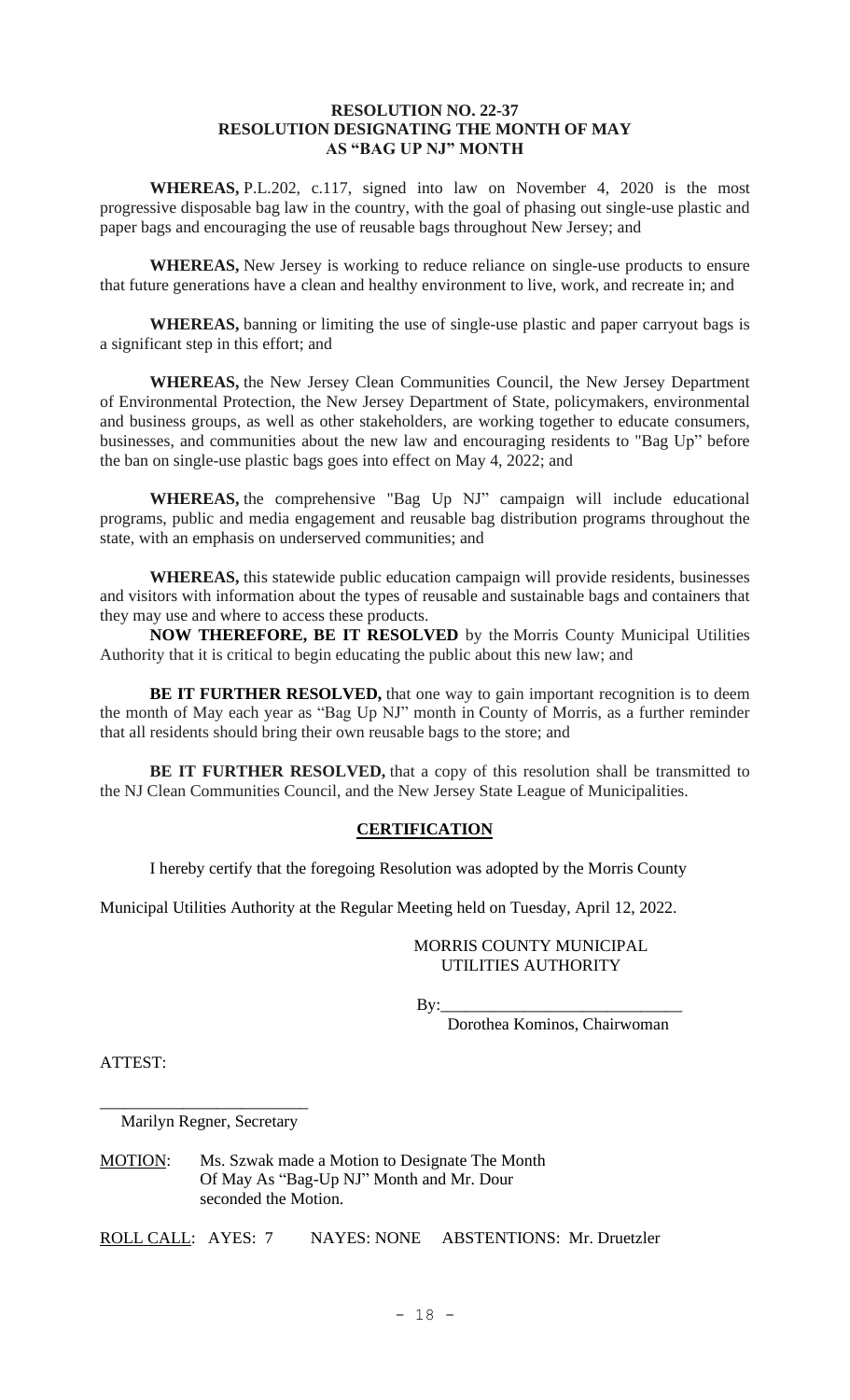## **RESOLUTION NO. 22-38 1RESOLUTION OF THE MORRIS COUNTY MUNICIPAL UTILITIES AUTHORITY APPROVING A VENDOR SERVICE CONTRACT ON A 'NON-FAIR AND OPEN' BASIS PURSUANT TO THE 'PAY-TO-PLAY' LAW ADOPT-A-HIGHWAY LRSA, INC**

**WHEREAS**, the MCMUA has a need to acquire a vendor for Road Clean Ups (removal of litter) for the MCMUA Clean Communities Program on a 'non-fair and open' contract pursuant to the provisions of the "New Jersey Local Unit Pay-To-Play" Law, P.L. 2004, Chapter 19 (as amended by P.L. 2005, c.51), N.J.S.A. 19:44A-20.4 et seq.; and

**WHEREAS**, competitive quotations were solicited in accordance with the Local Public Contracts Law, N.J.S.A. 40A:11-6.1; and

**WHEREAS**, in response to the solicitation of competitive quotations, Adopt-A-Highway LRSA, Inc., having a business address of 4407 Manchester Ave. #201 Encinitas, CA 92024 submitted the attached proposal for the work to be performed at rates as set forth below:

#### \$395.00 per linear mile

**WHEREAS,** the work shall be completed by December 31, 2022; and

**WHEREAS**, as a determination has been made as follows:

- 1. The known or estimated cost of the goods or service to be provided will exceed \$17,500.00;
- 2. The required Business Entity Disclosure Certification form has been submitted and will be placed on file.
- 3. The required Political Contribution Disclosure form has been submitted and will be placed on file.
- 4. The contract will prohibit the vendor from making any reportable contributions through the term of the contract.
- 5. In lieu of a separate certification of funds, the maximum dollar value of this contract is as set forth in this resolution per N.J.A.C 5:30-5.4 (a) 3.

**WHEREAS,** the MCMUA Treasurer certifies that sufficient funds are available from Budget account number 01-1-900-500-003 for the work to be performed.

**NOW THEREFORE, BE IT RESOLVED** by the Morris County Municipal Utilities Authority, in the County of Morris, State of New Jersey, that it does hereby approve the following vendor service contract as most advantageous, price and other factors considered in accordance with N.J.S.A. 40A:11-6.1 under a 'non-fair and open' basis:

| Vendor Name:                                            | Adopt-A-Highway LRSA, Inc. |
|---------------------------------------------------------|----------------------------|
| <b>Account Number:</b>                                  | $01 - 1 - 900 - 500 - 003$ |
| Estimated Cost of Services: \$44,000.00 (not to exceed) |                            |

## **BE IT FURTHER RESOLVED** as follows:

1. The Business Entity Disclosure Certification and Political Contribution Disclosure to be placed on file with this resolution.

2. The MCMUA's staff and consultants are hereby authorized and directed to take all other actions necessary or desirable to fully effectuate the terms and conditions of this Resolution.

3. This Resolution shall take effect as provided by law.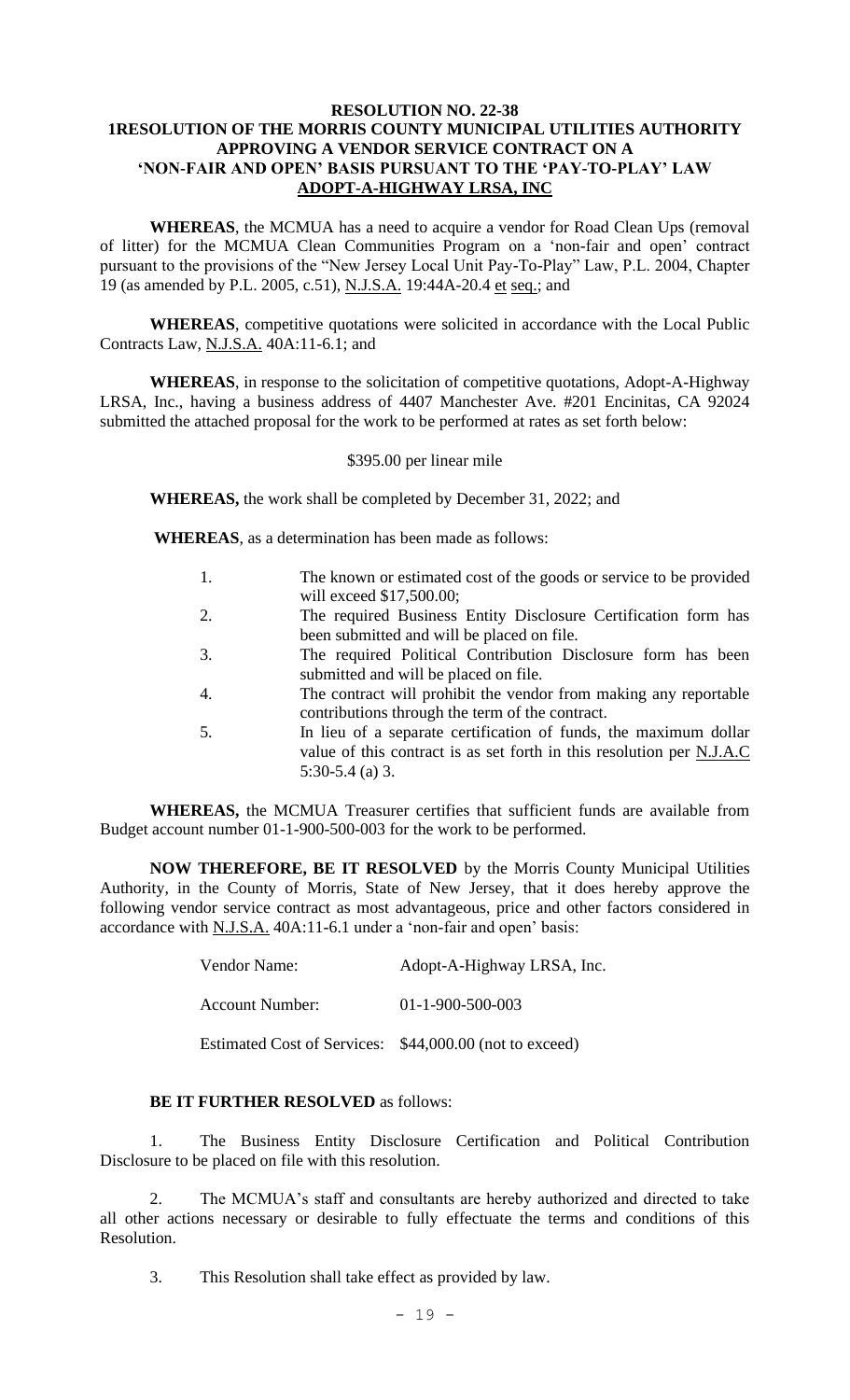## **CERTIFICATION**

I hereby certify that the foregoing Resolution was adopted by the Morris County

Municipal Utilities Authority at the Regular Meeting held on Tuesday, April 12, 2022.

#### MORRIS COUNTY MUNICIPAL UTILITIES AUTHORITY

By:\_\_\_\_\_\_\_\_\_\_\_\_\_\_\_\_\_\_\_\_\_\_\_\_\_\_\_\_\_

Dorothea Kominos, Chairwoman

ATTEST:

Marilyn Regner, Secretary

\_\_\_\_\_\_\_\_\_\_\_\_\_\_\_\_\_\_\_\_\_\_\_\_\_\_

MOTION: Mr. Hudzik made a Motion to Approve A Vendor Service Contract On A 'Non-Fair And Open' Basis Pursuant To The 'Pay-To-Play' Law for Adopt-A Highway LRSA, Inc. and Mr. Dour seconded the Motion.

ROLL CALL: AYES: 8 NAYES: NONE ABSTENTIONS: NONE

## **RESOLUTION NO. 22-39**

## **RESOLUTION OF THE MORRIS COUNTY MUNICIPAL UTILITIES AUTHORITY AUTHORIZING THE PURCHASE OF ONE (1) ROLL OFF TRUCK THROUGH THE SOURCEWELL COOPERATIVE PRICING SYSTEM #060020-NVS PURCHASING CONTRACT FOR 2022**

**WHEREAS,** the Morris County Municipal Utilities Authority (MCMUA) is authorized by N.J.S.A. 52:34-6.2 to make purchases and contracts for services through the use of a nationally-recognized and accepted cooperative purchasing agreement that has been developed utilizing a competitive bidding process by another contracting unit within the State of New Jersey, or within any other state, and further provided that the contracting unit has made a determination that the use of a cooperative purchasing agreement will result in cost savings after all factors have been considered; and

**WHEREAS**, the Qualified Purchasing Agent (QPA) for the MCMUA has determined that the Sourcewell Cooperative Purchasing Program (Sourcewell) is a nationally-recognized and accepted cooperative purchasing system and agreement that has been developed utilizing a competitive bidding process by another contracting unit, as it is a service cooperative created by the Minnesota legislature as a local unit of government. Minn. Const. art. XII, sec. 3. As a public corporation and agency, Sourcewell is governed by local elected municipal officials and school board members. Minn. Stat. § 123A.21 Subd. 4 (2017); and

**WHEREAS**, the MCMUA QPA has further determined that Sourcewell utilizes a cooperative purchasing system and agreement that complies with the competitive bidding process set forth in the Local Public Contracts Law at N.J.S.A. 40A:11-1 et seq., and meets the criteria of the New Jersey pay-to-play law at N.J.S.A. 19:44A-20.7; and

**WHEREAS,** Sourcewell has advertised and awarded cooperative purchasing agreements for a variety of goods and equipment, including Roll Off Trucks; and

**WHEREAS**, on March 15, 2022, the Morris County Municipal Utilities Authority publicly advertised a Notice of Intent to Award a Contract for the purchase of one (1) Roll Off Truck through the Sourcewell Cooperative Purchasing Program under a National Cooperative Purchasing Agreement. The associated public comment period ended on March 30, 2022 and no comments were received; and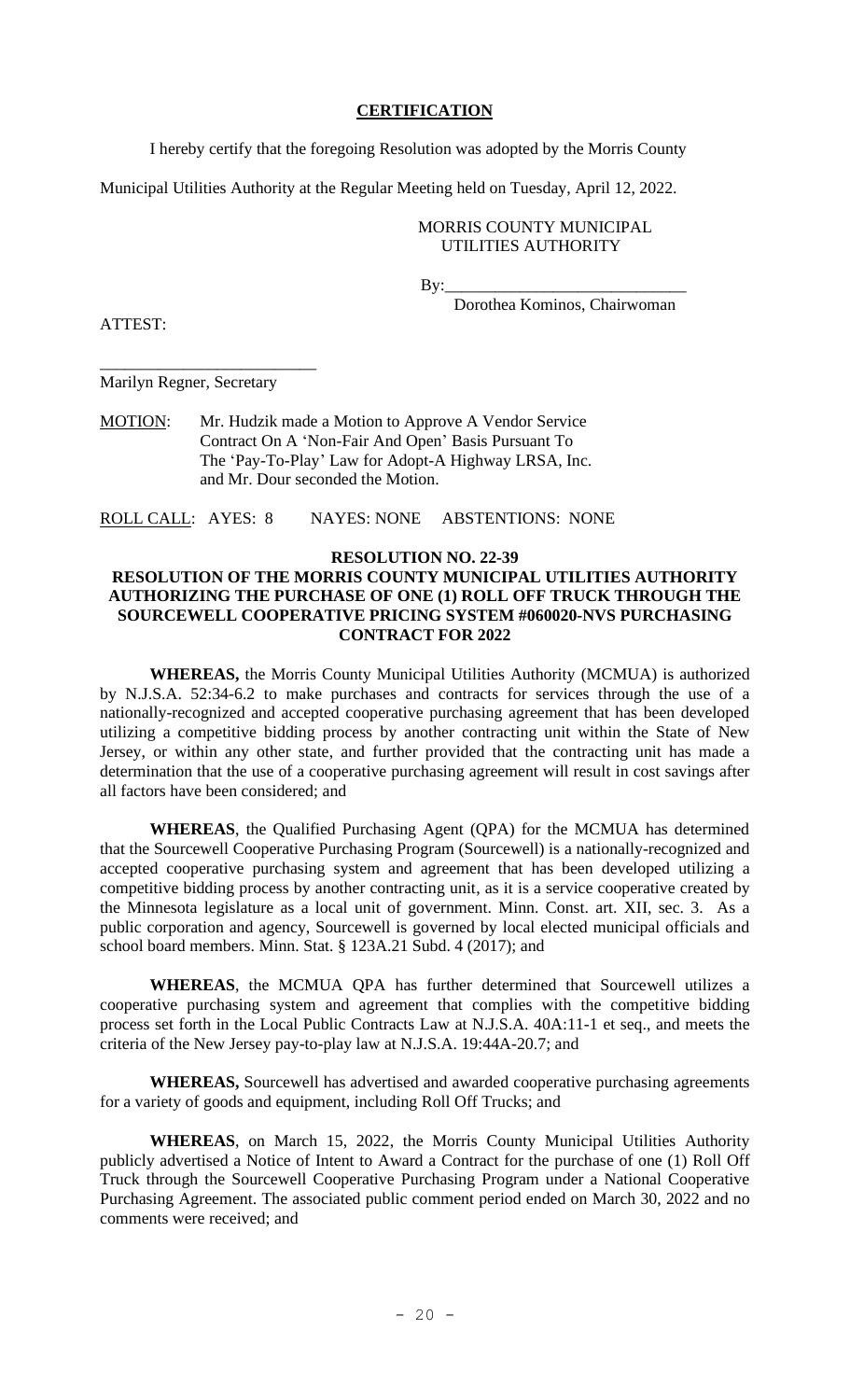**WHEREAS**, through the Sourcewell Cooperative Purchasing Program, the purchase of one (1) Roll Off Truck is available for purchase through International Truck in the total amount of \$211,720.33.; and

**WHEREAS,** a cost savings analysis was done by the MCMUA QPA and it was determined that the MCMUA would save \$22,759.93 by obtaining the Roll Off Truck from the Sourcewell Cooperative Purchasing Program; and

**WHEREAS,** all required documentation, including, New Jersey Business Registration Certificate; Statement of Corporate Ownership; Public Contract EEO Compliance Form (Affirmative Action) and Non-collusion Affidavit has been obtained from the vendor in accordance with New Jersey Local Public Contracts Law; and

**WHEREAS**, in lieu of a separate certification of funds, the maximum dollar value of this contract is \$211,720.33 as per N.J.A.C. 5:30-5.4(a) 3; and

**WHEREAS**, the funding for this purchase shall come from account #01-3-300-800-151.

**NOW THEREFORE BE IT RESOLVED** by the Morris County Municipal Utilities Authority, in the County of Morris, State of New Jersey, that it does hereby authorize the award of contract through the Sourcewell Cooperative Purchasing Program for the purchase of one (1) Roll Off Truck in the amount of \$211,720.33.

This Resolution shall take effect as provided by law.

## **CERTIFICATION**

I hereby certify that the foregoing Resolution was adopted by the Morris County

Municipal Utilities Authority at the Regular Meeting held on Tuesday, April 12, 2022.

#### MORRIS COUNTY MUNICIPAL UTILITIES AUTHORITY

By:\_\_\_\_\_\_\_\_\_\_\_\_\_\_\_\_\_\_\_\_\_\_\_\_\_\_\_\_\_

Dorothea Kominos, Chairwoman

ATTEST:

\_\_\_\_\_\_\_\_\_\_\_\_\_\_\_\_\_\_\_\_\_\_\_\_\_\_\_\_ Marilyn Regner, Secretary

MOTION: Mr. Hudzik made a Motion to Authorize Purchase Of One (1) Roll-Off Truck Through Sourcewell Cooperative Pricing System #060020-NVS Purchasing Contract For 2022 and Mr. Barry seconded the Motion.

ROLL CALL: AYES: 8 NAYES: NONE ABSTENTIONS: NONE

# **RESOLUTION NO. 22-40**

## **RESOLUTION OF THE MORRIS COUNTY MUNICIPAL UTILITIES AUTHORITY AUTHORIZING THE PURCHASE OF THREE (3) 30 YARD ROLL OFF CONTAINERS THROUGH THE SOURCEWELL COOPERATIVE PRICING SYSTEM #040621-WQI PURCHASING CONTRACT FOR 2022**

**WHEREAS,** the Morris County Municipal Utilities Authority (MCMUA) is authorized by N.J.S.A. 52:34-6.2 to make purchases and contracts for services through the use of a nationally-recognized and accepted cooperative purchasing agreement that has been developed utilizing a competitive bidding process by another contracting unit within the State of New Jersey, or within any other state, and further provided that the contracting unit has made a determination that the use of a cooperative purchasing agreement will result in cost savings after all factors have been considered; and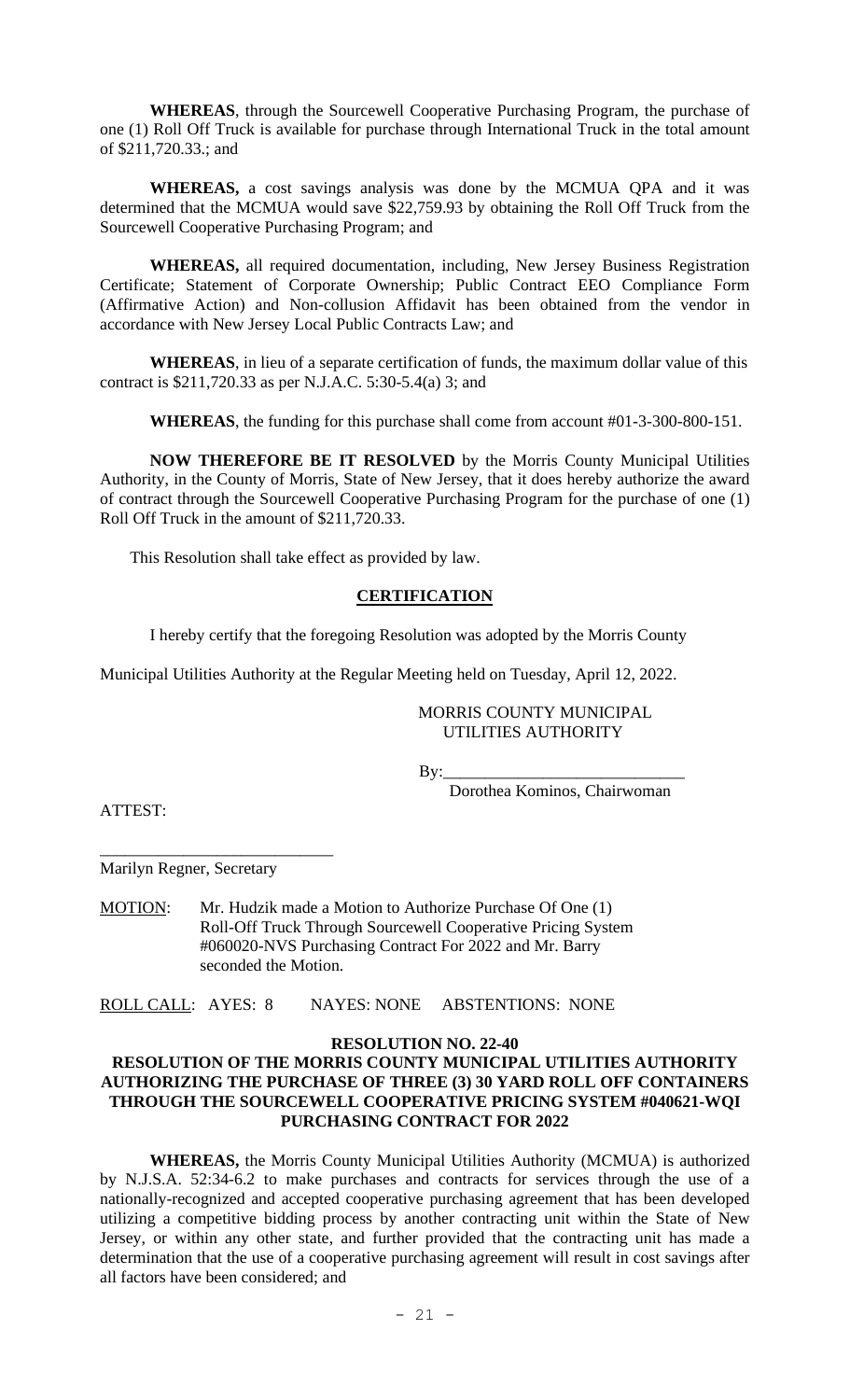**WHEREAS**, the Qualified Purchasing Agent (QPA) for the MCMUA has determined that the Sourcewell Cooperative Purchasing Program (Sourcewell) is a nationally-recognized and accepted cooperative purchasing system and agreement that has been developed utilizing a competitive bidding process by another contracting unit, as it is a service cooperative created by the Minnesota legislature as a local unit of government. Minn. Const. art. XII, sec. 3. As a public corporation and agency, Sourcewell is governed by local elected municipal officials and school board members. Minn. Stat. § 123A.21 Subd. 4 (2017); and

**WHEREAS**, the MCMUA QPA has further determined that Sourcewell utilizes a cooperative purchasing system and agreement that complies with the competitive bidding process set forth in the Local Public Contracts Law at N.J.S.A. 40A:11-1 et seq., and meets the criteria of the New Jersey pay-to-play law at N.J.S.A. 19:44A-20.7; and

**WHEREAS,** Sourcewell has advertised and awarded cooperative purchasing agreements for a variety of goods and equipment, including Roll Off Containers; and

**WHEREAS**, on March 15, 2022, the Morris County Municipal Utilities Authority publicly advertised a Notice of Intent to Award a Contract for the purchase of three (3) 30 Yard Roll Off Containers through the Sourcewell Cooperative Purchasing Program under a National Cooperative Purchasing Agreement. The associated public comment period ended on March 30, 2022 and no comments were received; and

**WHEREAS**, through the Sourcewell Cooperative Purchasing Program, the purchase of three (3) 30 Yard Roll Off Containers is available for purchase through Wastequip in the total amount of \$31,323.00.; and

**WHEREAS,** a cost savings analysis was done by the MCMUA QPA and it was determined that the MCMUA would save \$4,149.00 by obtaining the Roll Off Containers from the Sourcewell Cooperative Purchasing Program; and

**WHEREAS,** all required documentation, including, New Jersey Business Registration Certificate; Statement of Corporate Ownership; Public Contract EEO Compliance Form (Affirmative Action) and Non-collusion Affidavit has been obtained from the vendor in accordance with New Jersey Local Public Contracts Law; and

**WHEREAS**, in lieu of a separate certification of funds, the maximum dollar value of this contract is \$31,323.00 as per N.J.A.C. 5:30-5.4(a) 3; and

**WHEREAS**, the funding for this purchase shall come from account #01-3-300-800-151.

**NOW THEREFORE BE IT RESOLVED** by the Morris County Municipal Utilities Authority, in the County of Morris, State of New Jersey, that it does hereby authorize the award of contract through the Sourcewell Cooperative Purchasing Program for the purchase of three (3) 30 Yard Roll Off Containers in the amount of \$31,323.00.

This Resolution shall take effect as provided by law.

## **CERTIFICATION**

I hereby certify that the foregoing Resolution was adopted by the Morris County

Municipal Utilities Authority at the Regular Meeting held on Tuesday, April 12, 2022.

#### MORRIS COUNTY MUNICIPAL UTILITIES AUTHORITY

By:

Dorothea Kominos, Chairwoman

ATTEST:

Marilyn Regner, Secretary

\_\_\_\_\_\_\_\_\_\_\_\_\_\_\_\_\_\_\_\_\_\_\_\_\_\_\_\_\_\_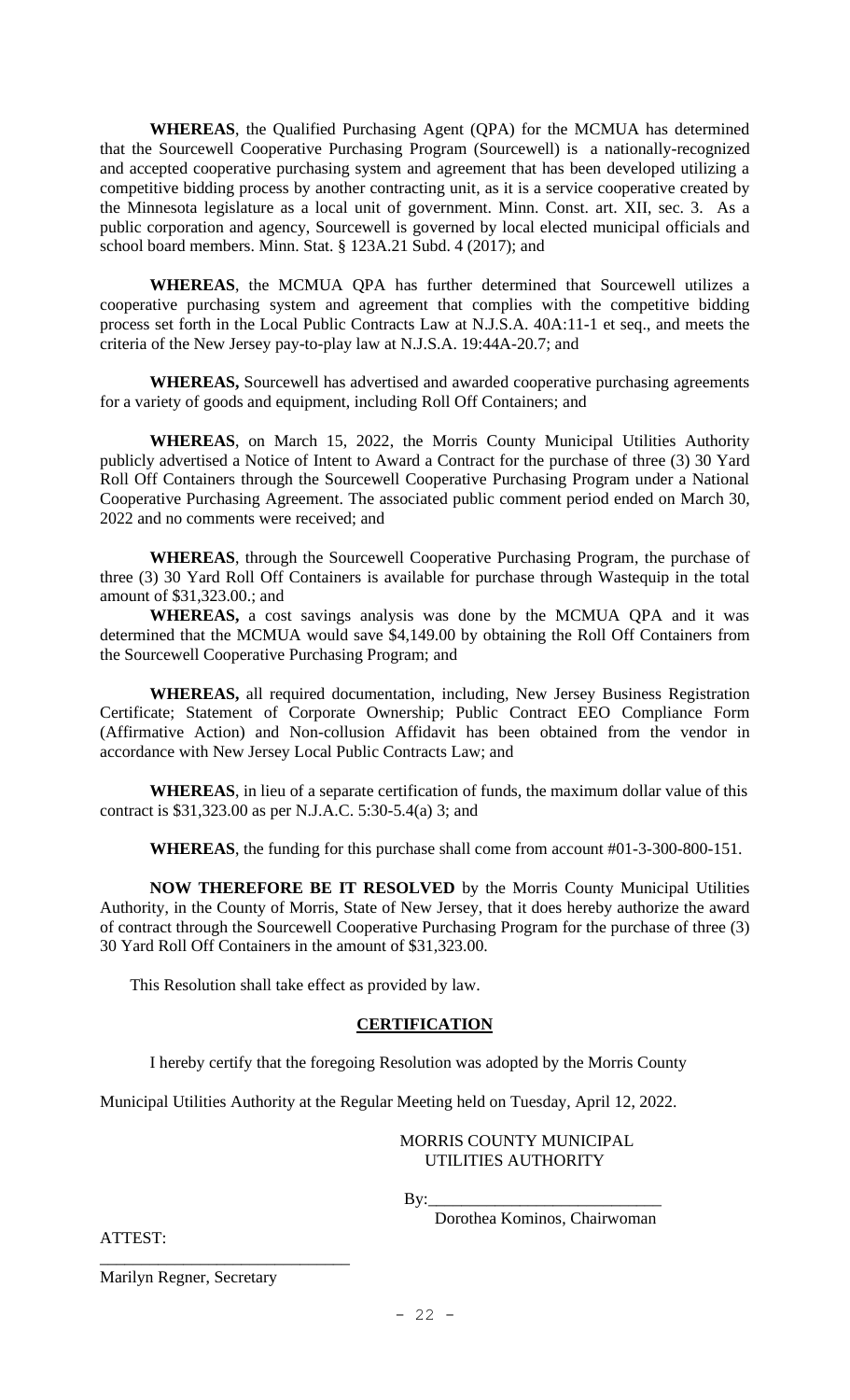MOTION: Mr. Hudzik made a Motion to Authorize Purchase Of Three (3) 30 Yard Roll-Off Containers Through Sourcewell Cooperative Pricing System #040621-WQ1 Purchasing Contract For 2022 and Mr. Guadagno seconded the Motion.

ROLL CALL: AYES: 8 NAYES: NONE ABSTENTIONS: NONE

#### **RESOLUTION NO. 22-41**

## **RESOLUTION OF THE MORRIS COUNTY MUNICIPAL UTILITIES AUTHORITY AUTHORIZING THE PURCHASE OF FIVE (5) 2 YARD DUMPSTERS THROUGH THE SOURCEWELL COOPERATIVE PRICING SYSTEM #040621-WQI PURCHASING CONTRACT FOR 2022**

**WHEREAS,** the Morris County Municipal Utilities Authority (MCMUA) is authorized by N.J.S.A. 52:34-6.2 to make purchases and contracts for services through the use of a nationally-recognized and accepted cooperative purchasing agreement that has been developed utilizing a competitive bidding process by another contracting unit within the State of New Jersey, or within any other state, and further provided that the contracting unit has made a determination that the use of a cooperative purchasing agreement will result in cost savings after all factors have been considered; and

**WHEREAS**, the Qualified Purchasing Agent (QPA) for the MCMUA has determined that the Sourcewell Cooperative Purchasing Program (Sourcewell) is a nationally-recognized and accepted cooperative purchasing system and agreement that has been developed utilizing a competitive bidding process by another contracting unit, as it is a service cooperative created by the Minnesota legislature as a local unit of government. Minn. Const. art. XII, sec. 3. As a public corporation and agency, Sourcewell is governed by local elected municipal officials and school board members. Minn. Stat. § 123A.21 Subd. 4 (2017); and

**WHEREAS**, the MCMUA QPA has further determined that Sourcewell utilizes a cooperative purchasing system and agreement that complies with the competitive bidding process set forth in the Local Public Contracts Law at N.J.S.A. 40A:11-1 et seq., and meets the criteria of the New Jersey pay-to-play law at N.J.S.A. 19:44A-20.7; and

**WHEREAS,** Sourcewell has advertised and awarded cooperative purchasing agreements for a variety of goods and equipment, including Dumpsters; and

**WHEREAS**, on March 15, 2022 the Morris County Municipal Utilities Authority publicly advertised a Notice of Intent to Award a Contract for the purchase of five (5) 2 Yard Dumpsters through the Sourcewell Cooperative Purchasing Program under a National Cooperative Purchasing Agreement. The associated public comment periods ended on March 30, 2022 and no comments were received; and

**WHEREAS**, through the Sourcewell Cooperative Purchasing Program, the purchase of five (5) 2 Yard Dumpsters is available for purchase through Wastequip in the total amount of \$4,595.00; and

**WHEREAS,** a cost savings analysis was done by the MCMUA QPA and it was determined that the MCMUA would save \$820.00 by obtaining the Dumpsters from the Sourcewell Cooperative Purchasing Program; and

**WHEREAS,** all required documentation, including, New Jersey Business Registration Certificate; Statement of Corporate Ownership; Public Contract EEO Compliance Form (Affirmative Action) and Non-collusion Affidavit has been obtained from the vendor in accordance with New Jersey Local Public Contracts Law; and

**WHEREAS**, in lieu of a separate certification of funds, the maximum dollar value of this contract is \$4,595.00 as per N.J.A.C. 5:30-5.4(a) 3; and

**WHEREAS**, the funding for this purchase shall come from account #01-3-300-800-151.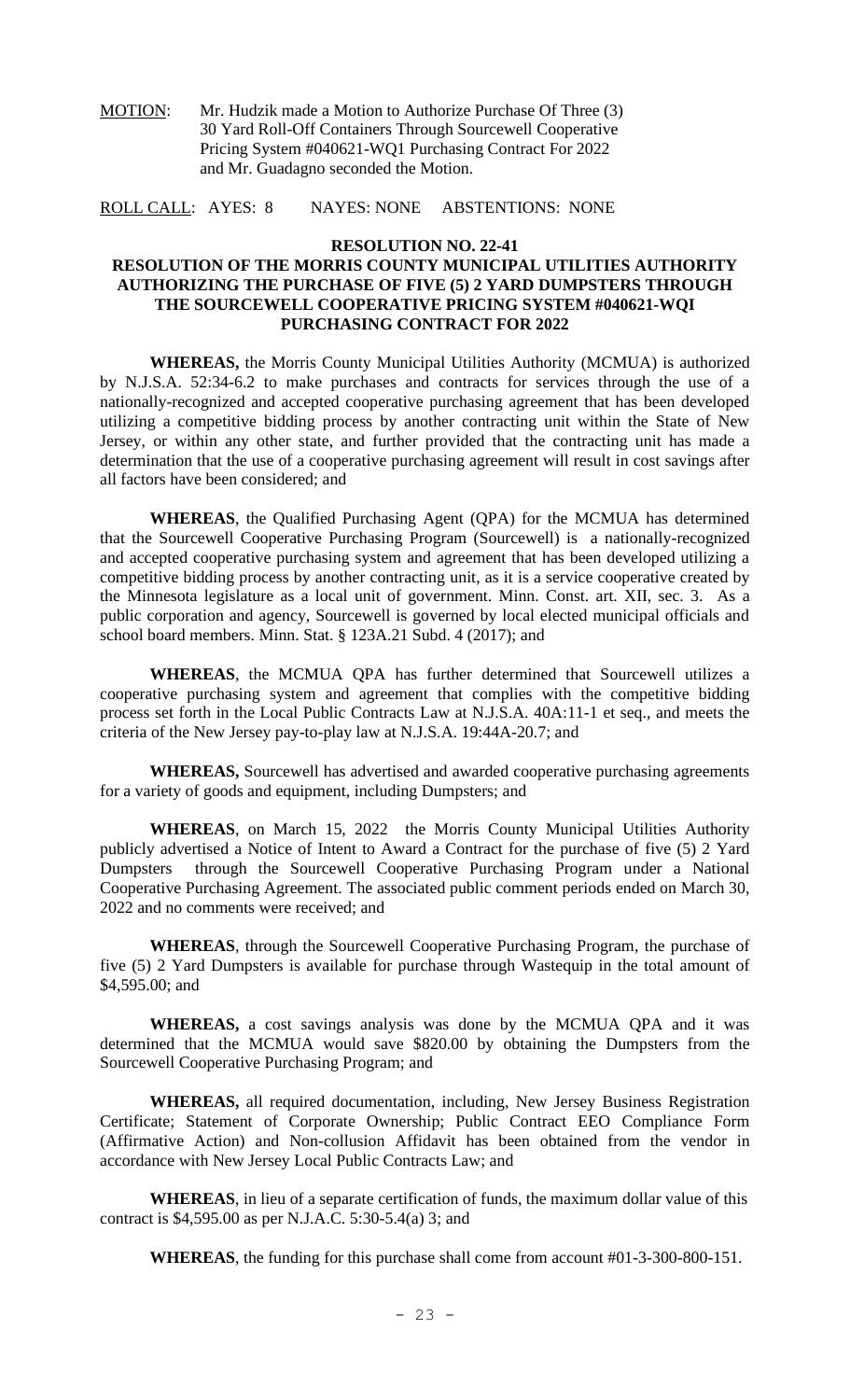**NOW THEREFORE BE IT RESOLVED** by the Morris County Municipal Utilities Authority, in the County of Morris, State of New Jersey, that it does hereby authorize the award of contract through the Sourcewell Cooperative Purchasing Program for the purchase of five (5) 2 Yard Dumpsters in the amount of \$4,595.00.

This Resolution shall take effect as provided by law.

## **CERTIFICATION**

I hereby certify that the foregoing Resolution was adopted by the Morris County

Municipal Utilities Authority at the Regular Meeting held on Tuesday, April 12, 2022.

## MORRIS COUNTY MUNICIPAL UTILITIES AUTHORITY

 $By:$ 

Dorothea Kominos, Chairwoman

ATTEST:

\_\_\_\_\_\_\_\_\_\_\_\_\_\_\_\_\_\_\_\_\_\_\_\_\_\_\_\_\_ Marilyn Regner, Secretary

MOTION: Mr. Hudzik made a Motion to Authorize Purchase Of Five (5) 2 Yard Dumpsters Through Sourcewell Cooperative Pricing System #040621-WQ1 Purchasing Contract For 2022 and Mr. Dour seconded the Motion.

ROLL CALL: AYES: 8 NAYES: NONE ABSTENTIONS: NONE

# **RECYCLING REPORT:**

# **Recycling Tonnage and Value**

The preliminary per ton rate for single-stream during March 2022 was calculated at a negative - \$0.25/ton. This is a positive increase of \$11.99 per ton on the February rate of negative -\$12.24 per ton which almost pulled numbers out of the red. This marks the second month under the new 5-year recycling contract with Republic Services. Fortunately, positive gains in commodity values in PET (#1 plastics), ONP (Sorted Residential Papers), HDPE (Colored), and aluminum helped support the single-stream value in March.

Aluminum values are up as a result of global supply disruptions following the invasion of Ukraine. This is due to Russia playing a role as a key producer of metals. Currently, base metals are already strained globally due its growing demand for use in the energy industry, namely solar panel production. As a result, the invasion has forced metal prices to surge to record highs due to demand.

Value of ONP increased slightly as both domestic and international markets are gaining momentum. This is due to an uptick in e-commerce and global tensions in the market.

## **Curbside Contract Proposals**

Curbside Contract Proposals

Both the Township of Denville and the Town of Dover reached out to the MCMUA letting us know their intention to go out to bid for recycling services to see if the MCMUA may be interested in providing collection service. The estimated timeline for the commence of services would begin within the next 4 to 8 months. However, with the MCMUA's current schedule and obligations combined with challenges of obtaining necessary additional equipment due delays, our ability to provide such service on short order is limited. A further final determination will be made when both proposals go out.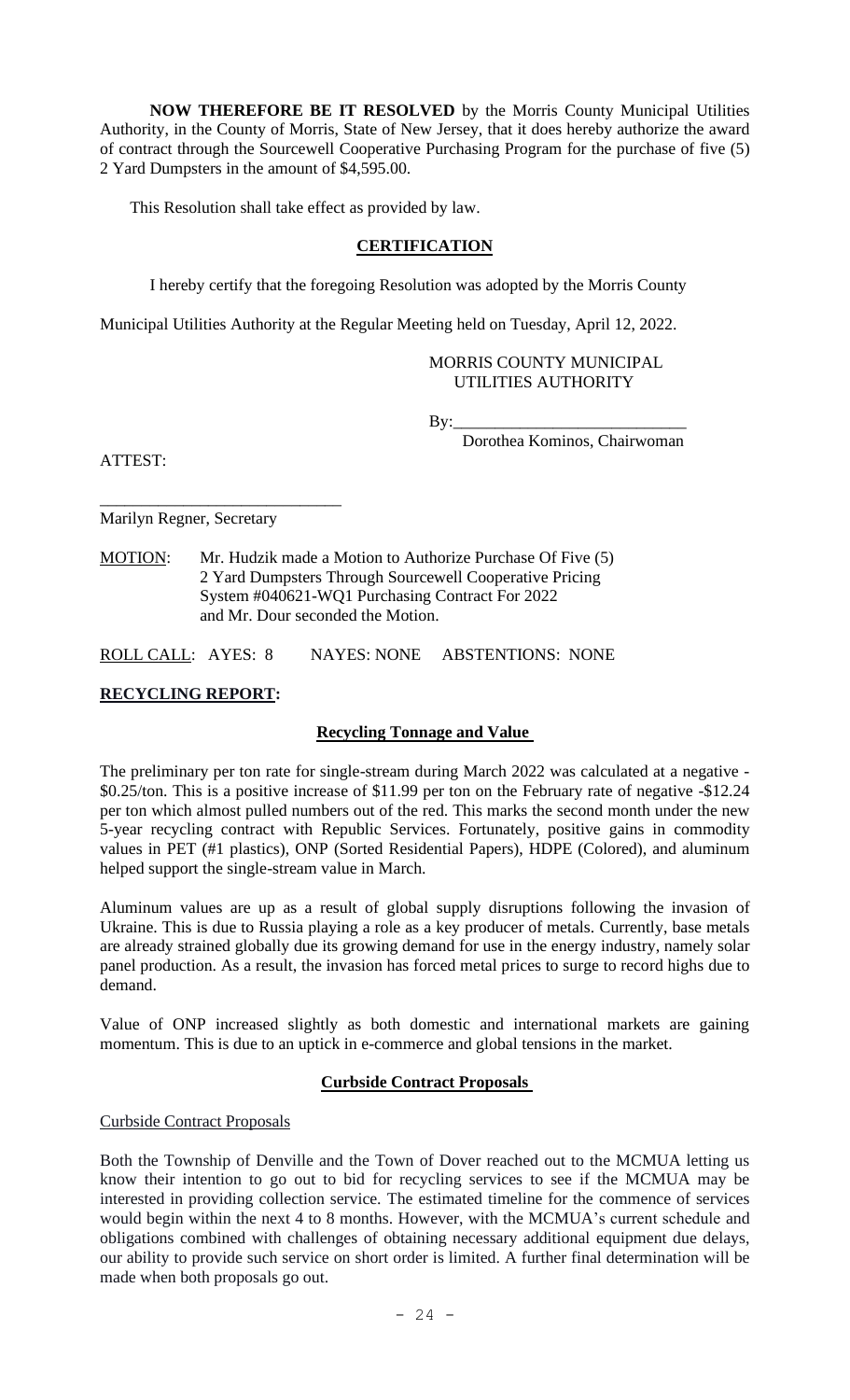# **Resolutions for Approval**

Adopt-A-Highway LRSA, Inc. "Pay-to-Play" Resolution

The MCMUA solicited competitive quotations for County roadway litter cleanups and received several responses. With Adopt-A-Highway being the most advantageous quote received, it is expected that a total for services will exceed \$17,500. The cost per linear mile on one side of the roadway is \$395: the same pricing for 2021 with an annual cap for services not to exceed \$44,000.00.

## "Bag Up NJ Month" Resolution

Signed into law on November 04, 2022, P.L. 2020, c. 117 is marked as the most aggressive disposable bag law in the country by the New Jersey Clean Communities Council. The goal is to phase out single-use plastic and paper bags while encouraging the use of reusable bags throughout the State of New Jersey. To enhance recognition for this law, staff is recommending the Board consider adopting a resolution deeming the month of May annually as "Bag Up NJ" month in the County of Morris. Similar resolutions have been distributed to all Municipal Clean Communities Coordinators to enact the resolution in their municipalities.

Resolution for the Purchase of (3) 30 Yard Roll Off Containers

The MCMUA utilized the Sourcewell Cooperative Purchasing Program (Sourcewell) to seek out pricing for the purchase of (3) 30 Yard Roll Off Containers with retractable lids in the amount of \$31,323.00. These newer containers will replace older containers scheduled to be taken out of service and earmarked as unrepairable and eventually auctioned. These new containers will utilize easy-to-operate retractable covers to reduce the influx of contaminated loads at Municipal recycling depots due to moisture and ice.

Resolution for the Purchase of (1) Roll Off Truck

The MCMUA utilized the Sourcewell Cooperative Purchasing Program (Sourcewell) to seek out pricing for the purchase of (1) Roll Off Truck in the amount of \$211,720.33. This new International Truck will replace an older vehicle scheduled to be taken out of service for which the equipment has been determined to be beyond the point of economic repair and eventually auctioned.

## Resolution for the Purchase of (5) 2 Yard Dumpsters

The MCMUA utilized the Sourcewell Cooperative Purchasing Program (Sourcewell) to seek out pricing for the purchase of (5) 2 Yard Dumpsters in the amount of \$4,595.00. These newer dumpsters will replace older containers scheduled to be taken out of service as they are unrepairable and will be eventually auctioned at Schools and County buildings.

# **Recycling Education, Inspections and Customer Service Support**

Below are summaries of recycling education programs, inspections and customer service support efforts provided during March 2022. Details regarding these activities are provided as a separate report included with this month's correspondence.

## Recycling Education

- Sunrise Condominium Complex in Long Hill Township
- MCMUA and Morris County Division of Public Health Synergies
- Oak Ridge Condos, in the Township of Hanover
- Chatham Township Representative
- Avalon Condos in Borough of Florham Park
- Dover High School's Environmental Club Teacher; Principal, Director of Facilities, and Municipal Recycling Coordinator
- The Oaks senior community in the Township of Denville
- Taylor Management in the Township of Hanover at the Oak Ridge Condos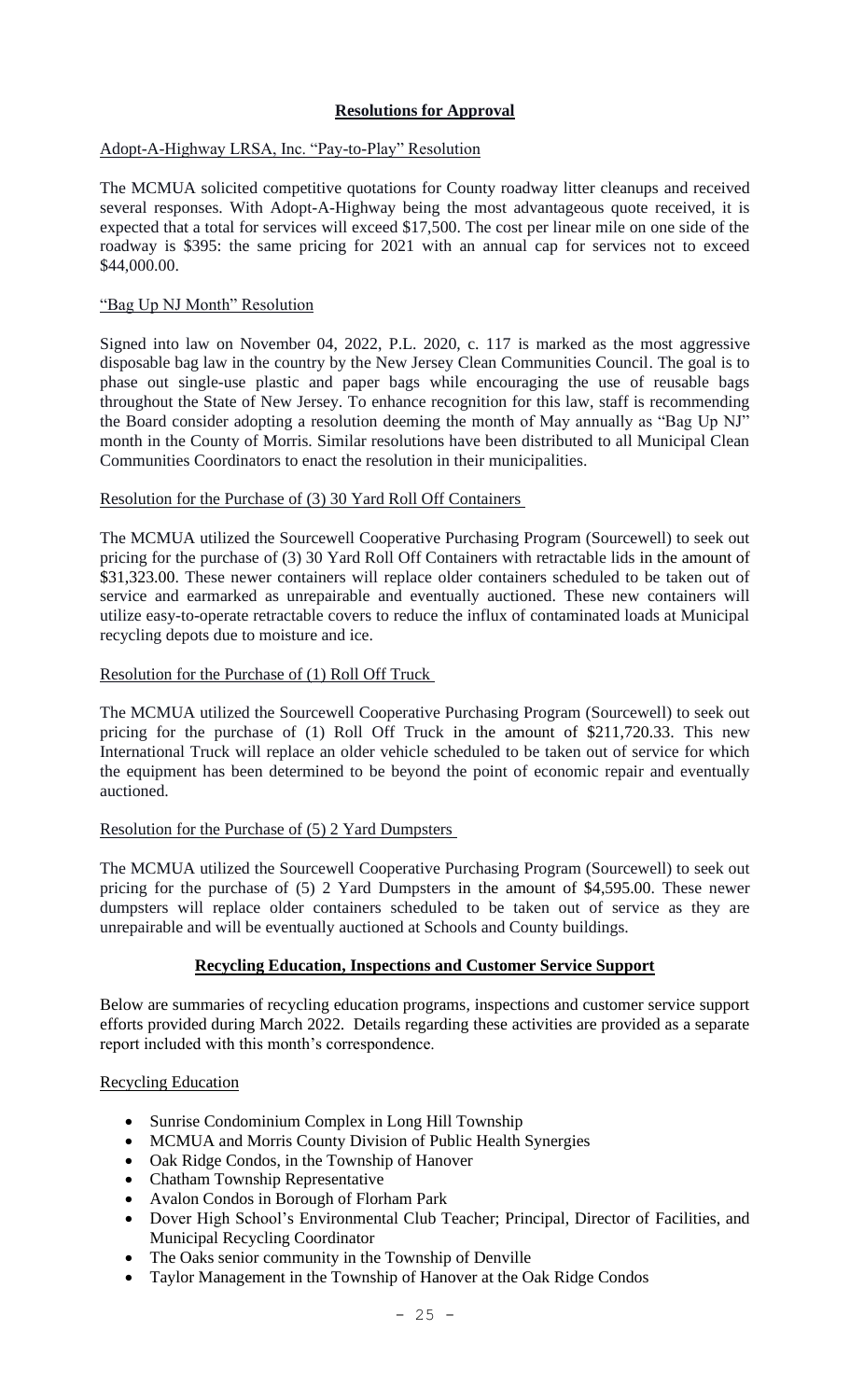- MRCs sponsored by MCMUA to attend ANJR's Annual Meeting.
- MCMUA provided Municipal Recycling Tonnage Grant support to Coordinators

## Recycling Inspections

- Uncle Giuseppe's Market Place in the Borough of Morris Plains
- New complex in the Borough of Morris Plains called The Collections
- Chatham Borough residents' recycling set-outs
- 1 Medical Drive in the Borough of Morris Plains

## Customer Service/Curbside and Joint MUA Operations Support

- Florham Park Recycling Depot
- Long Hill Recycling Depot and Curbside set-outs
- New Morris Plains Multi-Family Complexes
- Netcong Recycling Depot and Curbside set-outs
- Roxbury Recycling Depot Pilot Food Waste Recycling Program Potential

## **Solid Waste Planning Activities**

During March, the MCMUA Environmental Information Hotline (973-829-8006) was rerecorded, voiced over by Deirdre Gallagher, to include updates to program information and newly established and re-directed phone lines. The phone truck line is provided to streamline calls for direct and efficient customer service with the MUAs provided environmental programs. This line is distributed on the MCMUA's public outreach information and provided to municipalities for circulation. One such change includes the new General Recycling Information hotline (973-285-8393) for which is all Recycling staff now have access to pick up on their phone lines directly and possess voicemail to email capability for ease of access across the department.

On March 24, 2022, Recycling Planning and Solid Waste Operations Staff participated in a joint meeting with the NJDEP and NaturCycle LLC., MUA Vegetative Marketing contractor, to discuss the feasibility of food waste recycling at our MCMUA Mount Olive Vegetative Waste Recycling Facility. The purpose of this meeting was to assess the cost-benefit analysis of accepting food waste for recycling from pre-approved and solely dedicated commercial streams for composting.

## **Staff Training and Education**

On March 11, 2022, District Recycling Coordinator Anthony Marrone attended and took notes on the Association of New Jersey Household Hazardous Waste Coordinators (ANJHHWC) regularly scheduled education meetings for County coordinators.

During March, District Recycling Coordinator Anthony Marrone attended and completed the Recycling Economics section which is a part of the New Jersey Recycling Certification Professionals education series at Rutgers University.

## **Special Projects**

## 2021 REA Grant Application

In March, The MCMUA completed the 2021 REA Grant application and submitted the document to the NJDEP for approval. The entitlement was in the amount of \$356,400.00 and a spending plan on both the Solid and Hazardous Waste management programs in education and operations was outlined.

## Borough of Morris Plains Memorial Day Parade

During March, the Recycling staff designed and ordered MUA T-Shirts, reusable bag educational postcard bag inserts, parade banners, educational giveaways, and magnetic signage for the MUA vehicles Participating in the Parade. Images, seen below, were designed by Executive Director Gindoff and will be utilized in support of the NJ Bag Ban promoting reusable bags at the event.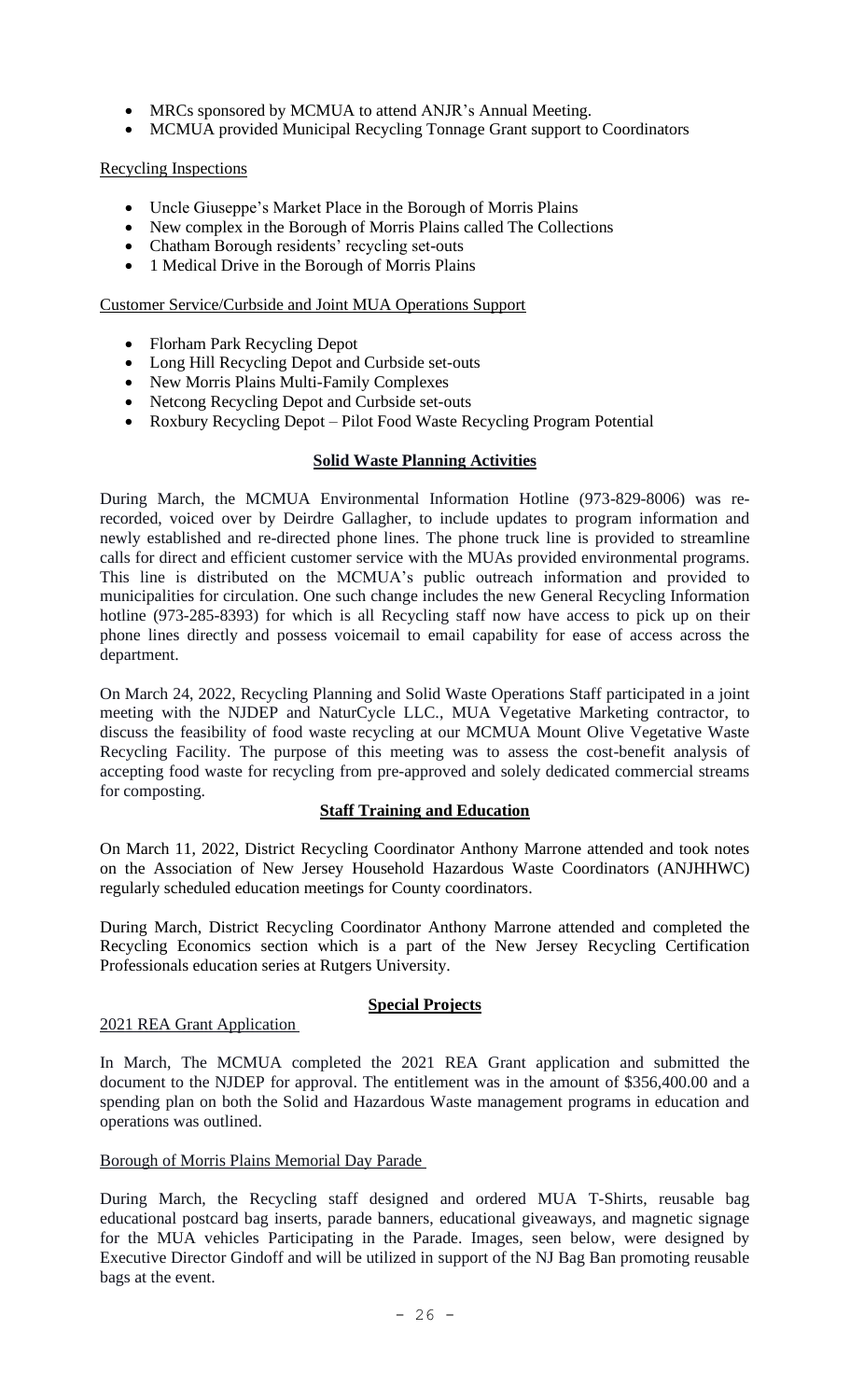

# Morris County Library Display

During March, the Recycling staff continued its annual educational recycling display at the Morris County Library in Whippany. After two years of absence due to the COVID-19 pandemic, this is the first display the library has had since March of 2020. To best serve the County and to provide its residents with information on programs available through the MUA, the display highlighted both unacceptable and acceptable items as well as the general theme of "Reduce, Reuse, and Recycle." Specific areas include the MUAs curbside recycling program, the NJ Bag Ban information, displays of upcycled clothing with other recycled items, options for reuse done through the visualization of reusable bags and water bottles, and the reduction of single-use items disposed of in the trash and leading to the use of natural resources, as well as the reuse and reduction of food waste and the encouragement of residents to compost when applicable.



Municipal Food Waste Recycling Pilot Project (Java's Compost)

During March, the MCMUA Recycling staff and Executive Director Larry Gindoff reviewed Java's Compost's proposal submitted to the MUA during this timeframe which was reported on last month. Java's proposal allows for the initial set up of collection containers, signage, and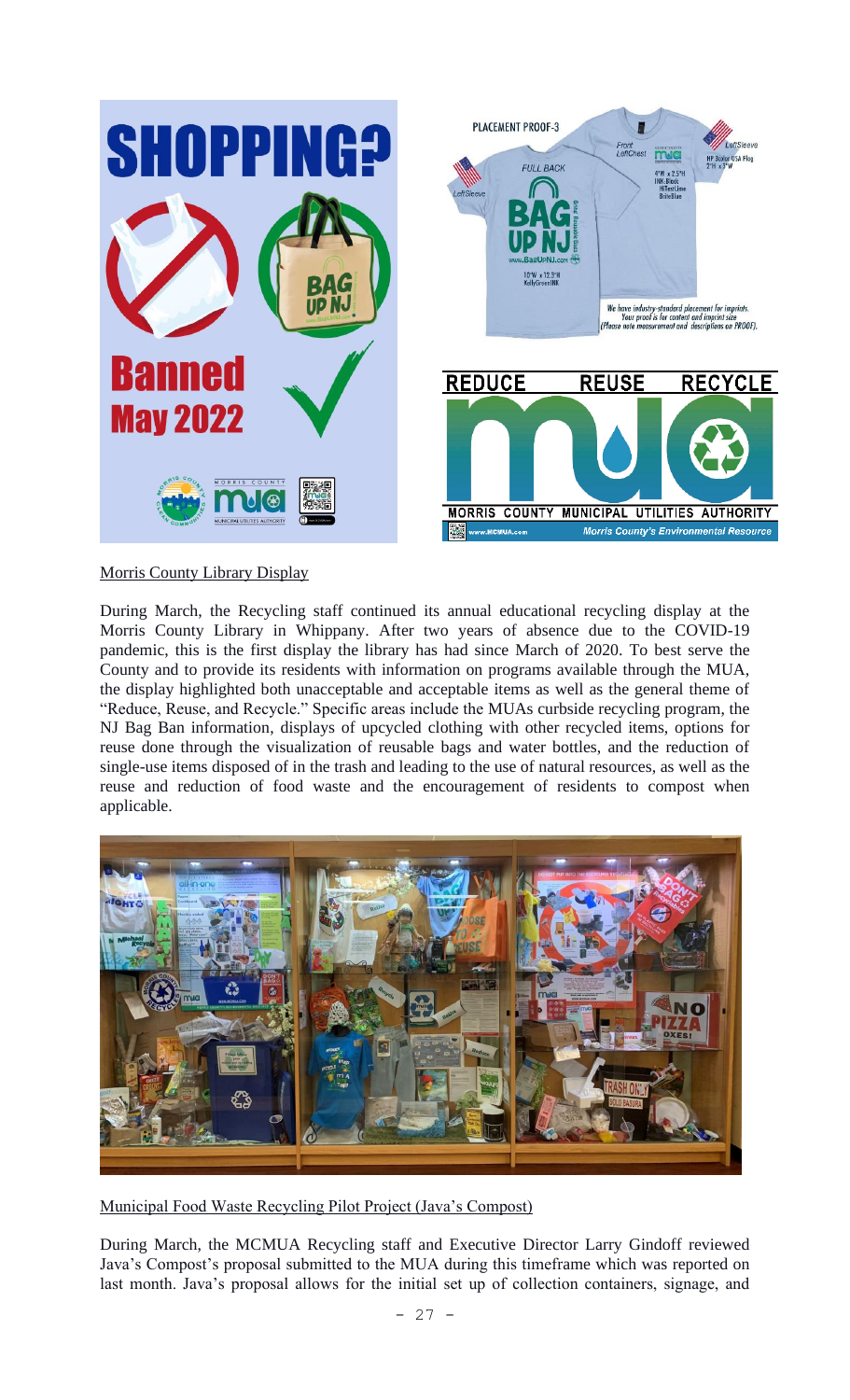supplies to begin a program for approximately 50 participants collected at participating municipal recycling depots from residential participants. The proposal also outlines weekly pickup services and transportation of food waste to Ag Choice Organics Recycling in Andover Township, NJ. On March 10, 2022, District Recycling Coordinator Anthony Marrone spoke with Milburn Township Environmental Commission Chairwoman who currently utilizes Java's Compost's services at her depot for the collection of food waste. Marrone spoke in detail with her on the inner workings of her operations and how they can be adapted for success with the MUA's potential food waste pilot. Tours are being scheduled during April for both the Millburn and Maplewood Depots currently serviced by Java to learn firsthand how these services are set up and to get feedback from the individuals working the sites directly. Once this information has been collected, MUA Recycling staff will consider structuring the program and develop an appropriate fee structure for use to sustain the program should a municipality seek to.

## **Morris County Clean Communities Program**

## March Educational Programs

During March, Morris County's Municipal Public Libraries were contacted regarding the availability of MCMUA's Clean Communities mini-grant educational programs. These focus mainly on litter abatement but also extend onto other educational topics such as recycling right and hot-button issues in sustainability for teenage audiences. Libraries we presented a choice of several pre-approved vendors for which the MUA has thoroughly assessed to ensure the main messages of the New Jersey Clean Communities Council are transmitted to the audience. One key importance is in "Keeping Morris County Litter Free." This is accomplished through engaging activities and hands-on interaction, varying with each vendor, to keep the attention of the presenter's target audience and retain the messages beyond the presentation.

A total of (7) Clean Communities signed up to reserve their participation with our mini-grant program for their summer camp curricula.

## March Road Cleanups

Preparations for the 2022 Morris County Clean Communities Litter Abatement Program have been performed during this timeframe. This program focuses on the reduction of litter strewn upon county roadways. In doing so, a third-party company is hired to perform such a task and does so under the direct direction of an MUA staff member. A typical rate cleaned per day is 2.5 roadway miles one way. These cleanups are weather permitting and are performed as early as March and as late as November at the discretion of the contractor. During the preparation month, a listing of roadways is driven to assess litter, internal databases are referenced for the number of times roadways are cleaned, the Morris County Division of Roads and Bridges is contacted for hot spot litter areas, the Division of Public Health is polled for areas of illegal dumping along County roadways, Municipal Coordinators are contacted for County roadways needing attention in their locals for litter abatement, cleanup materials are collected and cataloged, and the contract is consulted to identify a plan for and schedule cleanup dates placed on the MUA calendar.

Cleanups already scheduled for completion are the roadways surrounding both the Parsippany and Mount Olive Transfer Stations, Sussex Turnpike in Randolph through Morris Township, and East Hanover Avenue from Randolph down to Morristown to name a few already scheduled for April. Generally, one cleanup per week is scheduled during this timeframe depending on the availability of the contractor hired.

## General Activities

On March 26, 2022, Clean Communities and Recycling Staff participated in the annual Whippany River Cleanup. Staff onsite participated in the cleanup activities for the day, handed out reusable shopping bags, and spread the message on the NJ Bag Ban to all participants of the event. Additionally, a carton of reusable bags was also provided to the Program Director, Spring Street CDC, which distributes food from the Bethel Church, Morristown/Table of Hope. Additional delivery of reusable bags will be scheduled in the coming months.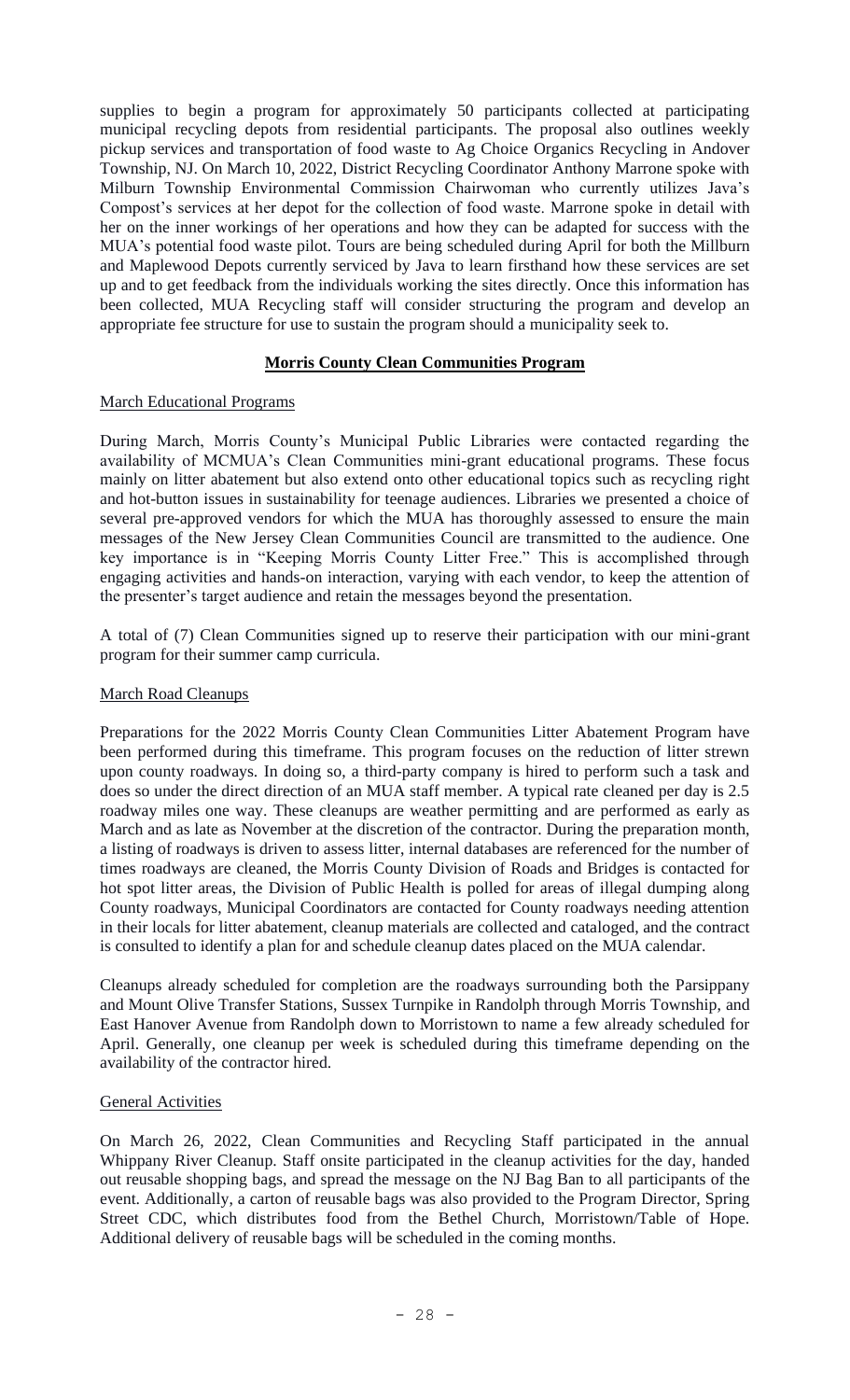During March, Solid Waste Planning and Operations staff outfitted the shelving in the new storage sheds. In addition, competitive quotes were received by both parties for the outfitting of the Clean Communities Chevy Colorado with safety lighting, a county mounted radio, vehicle painting, wrapping with the Clean Communities Logo and litter-free message, bed lining when hauling collected trash from cleanups, and vehicle "back rack" for mounting safety signage.

During March, an informational sheet for reusable bags was created to go along with all reusable bags the MUA will be distributing following the NJ Bag Ban at public outreach events and opportunities with its partner organizations. At the request of MCMUA Chairwoman Kominos, information on proper disposal and reuse options was inserted within the text of the document as noted below.



During March, Clean Communities staff received a total of (6) applications for school cleanup activities at their respective locations as well as (3) applications for the litter abatement poster contest.

During March, the MCMUA provided mini-grants opportunities to several nonprofit entities with the main goal of preserving, protecting, and maintaining water and land resources within the different watersheds/ waterbodies of Morris County. These entities are the Whippany River Watershed Action Committee, the Raritan Headwaters Association, The Passaic River Coalition, and Musconetcong Watershed Association. This year, requirements for the distribution of the grants were added to include two educational sessions on litter abatement and protection of stormwater, educational requirements for staff and board members on Clean Communities initiatives and programs, as well as the holding of at least two cleanup events in their management areas along waterways with documentation of the amount of litter abated and participants involved in the activities.

During March, Clean Communities staff sent out an email request to all Morris County's Clean Communities Coordinators requesting their municipality to gain recognition for the disposable bag law through a resolution deeming the month of May annually as "Bag Up NJ" month. The NJ Clean Communities Council has offered reoccurring education credits to all coordinators who successfully adopt the model resolution.

During March, Clean Communities staff coordinated with the Whippany River Watershed Action Committee (WRWAC) in support of the Bio Blitz Morris Nature Festival. The event is scheduled to take place at Lewis Morris Park on June 4, 2022. Exhibitors scheduled to present for this event are Jenkinson's Aquarium, The Grand Falloons, and Eyes of Wild which will provide a focus on litter abatement and recycling right Specific to Morris County. The MCMUA will also be participating with a table to provide educational information for distribution to the